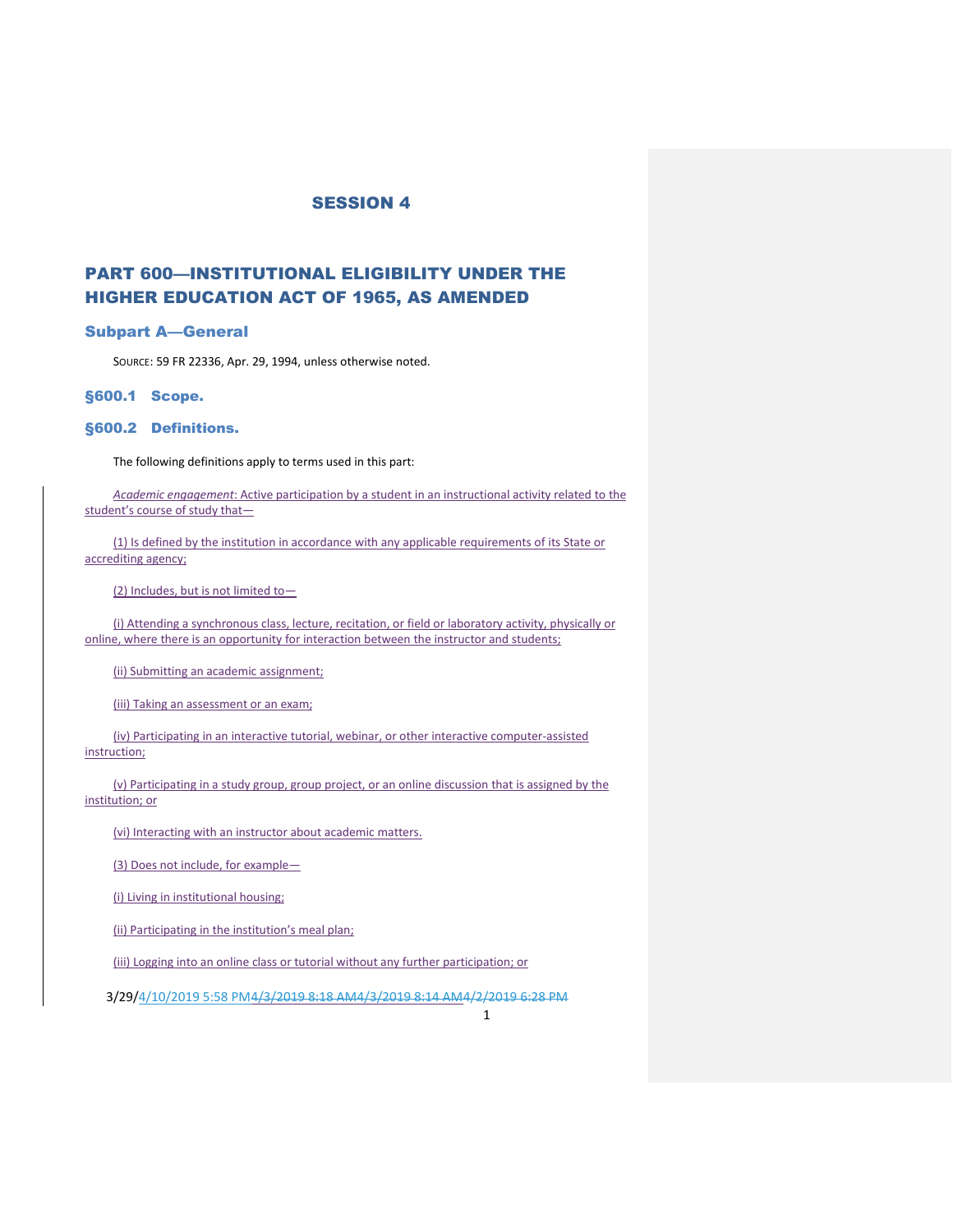(iv) Participating in academic counseling or advisement.

*Accredited:* The status of public recognition that a nationally recognized accrediting agency grants to an institution or educational program that meets the agency's established requirements.

*Additional location:* A facility that is geographically apart and at which the institution offers at least 50 percent of a program and may qualify as a branch campus.

*Award year:* The period of time from July 1 of one year through June 30 of the following year.

*Branch Campus:* A An additional location of an institution that is geographically apart and independent of the main campus of the institution. The Secretary considers a location of an institution to be independent of the main campus if the location—

(1) Is permanent in nature;

(2) Offers courses in educational programs leading to a degree, certificate, or other recognized educational credential;

(3) Has its own faculty and administrative or supervisory organization; and

(4) Has its own budgetary and hiring authority.

*Clock hour:* A period of time consisting of—

(1) A 50- to 60-minute class, lecture, or recitation in a 60-minute period;

(2) A 50- to 60-minute faculty-supervised laboratory, shop training, or internship in a 60-minute period; or

(3) Sixty minutes of preparation in a correspondence course-; or

(4) In distance education, 50 to 60 minutes in a 60-minute period of attendance in a synchronous class, lecture, or recitation where there is opportunity for direct interaction between the instructor and students.

(i) A clock hour in a distance education program does not meet the requirements of this definition if it does not meet all accrediting agency and State requirements, or exceeds an agency's restrictions on the number of clock hours in a program that may be offered through distance education;

(ii) An institution must be capable of monitoring a student's attendance in 50 out of 60 minutes for each clock hour under this paragraph.

*Correspondence course:* (1) A course provided by an institution under which the institution provides instructional materials, by mail or electronic transmission, including examinations on the materials, to students who are separated from the instructor. Interaction between the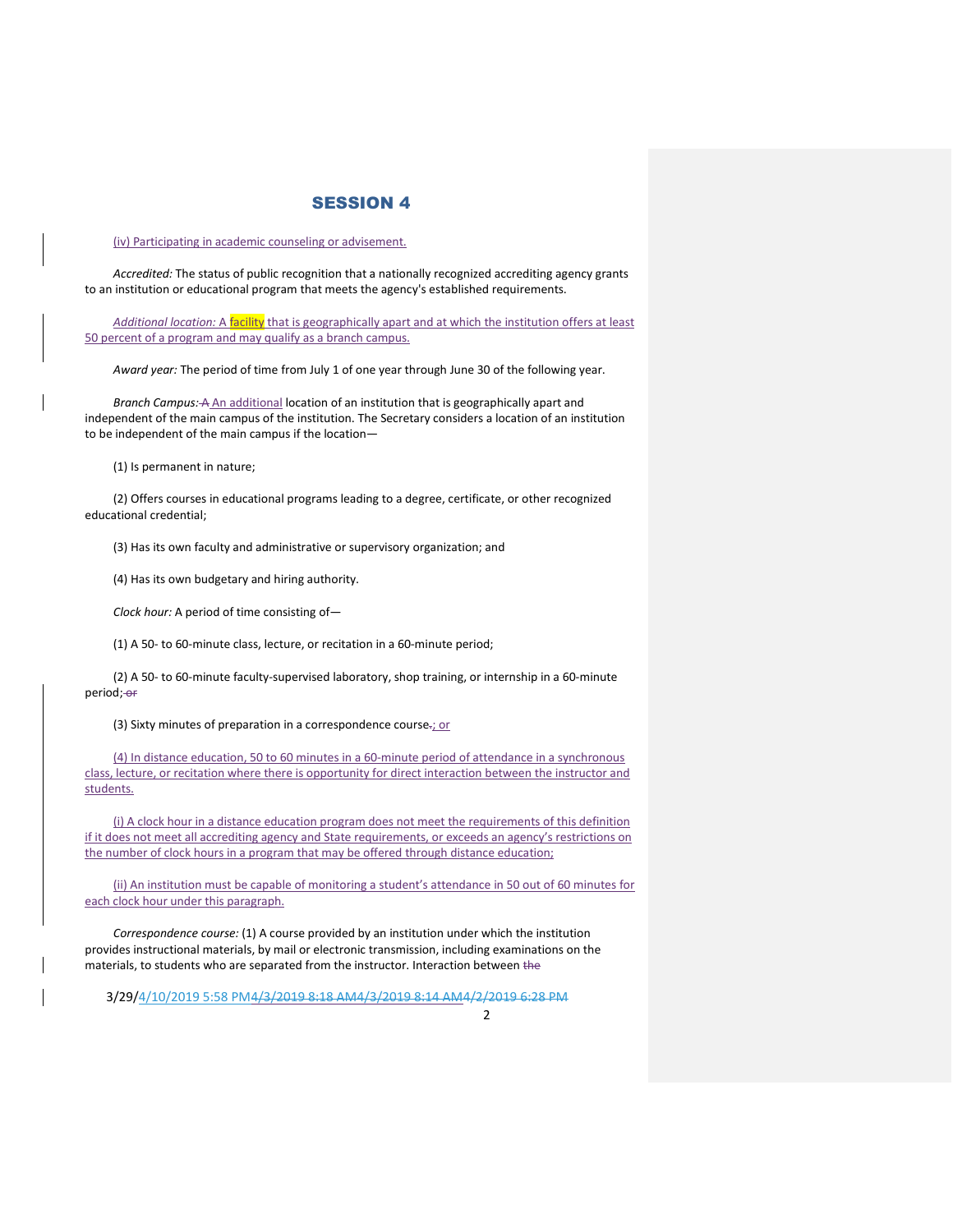instructorinstructors and studentstudents in a correspondence course is limited, is not regular and substantive, and is primarily initiated by the student. Correspondence courses are typically self-paced.

(2) If a course is part correspondence and part residential training, the Secretary considers the course to be a correspondence course.

(3) A correspondence course is not distance education.

*Credit hour:* Except as provided in 34 CFR 668.8(k) and (l), a credit hour is an amount of work represented in intended learning outcomes and verified by evidence of student achievementwork defined by an institution, as approved by the institution's accrediting agency or state approval agency, that is an institutionally established equivalency consistent with commonly accepted practice in postsecondary education and that reasonably-

(1) Reasonably approximates not less than—

 $(4(i)$  One hour of classroom or direct faculty instruction and a minimum of two hours of out of class student work each week for approximately fifteen weeks for one semester or trimester hour of credit, or ten to twelve weeks for one quarter hour of credit, or the equivalent amount of work over a different amountperiod of time; or

 $\frac{2}{ii}$  At least an equivalent amount of work as required in paragraph  $(1)(1i)$  of this definition for other academic activities as established by the institution including laboratory work, internships, practica, studio work, and other academic work leading to the award of credit hours.; and

(2) Permits an institution, in determining the amount of work associated with a credit hour, to take into account a variety of delivery methods, measurements of student work, academic calendars, disciplines, and degree levels.

*Direct assessment program:* A program as described in 34 CFR 668.10.

*Distance education* means education : Education that uses one or more of the technologies listed in paragraphs  $(1)$ (i) through  $(41)$ (iv) of this definition to deliver instruction to students who are separated from the instructor or instructors, and to support regular and substantive interaction between the students and the instructor or instructors, either synchronously or asynchronously.

(1) The technologies that may be used to offer distance education include-

 $(4(i)$  The internet;

(2(ii) One-way and two-way transmissions through open broadcast, closed circuit, cable, microwave, broadband lines, fiber optics, satellite, or wireless communications devices;

(3(iii) Audio conferencing; or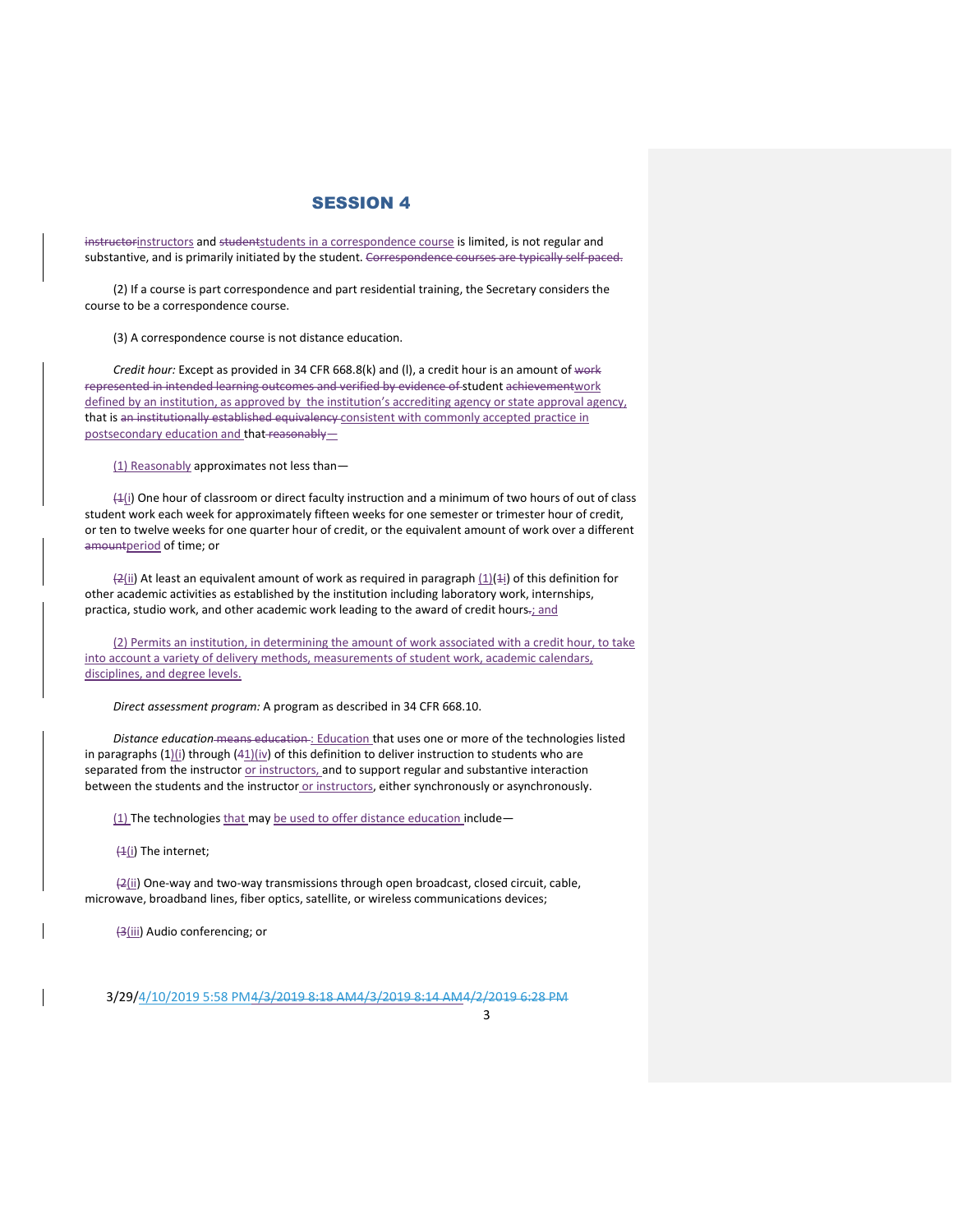(4) Video cassettes, DVDs, and CD-ROMs, if the cassettes, DVDs, or CD-ROMs are(iv) Other media used in a course in conjunction with any of the technologies listed in paragraphs  $(1)(i)$  through  $(31)(iii)$  of this definition.

(2) For purposes of this definition, an instructor is an individual responsible for delivering course content and who meets the qualifications for instruction established by the institution's accrediting agency.

(3) For purposes of this definition, substantive interaction is engaging students in teaching, learning, and assessment, consistent with the content under discussion, and also includes at least two of the following—

(i) Providing direct instruction;

(ii) Assessing or providing feedback on a student's coursework;

(iii) Providing information or responding to questions about the content of a course or competency;

(iv) Facilitating a group discussion regarding the content of a course or competency; or

(v) Other instructional activities approved by the institution's or program's accrediting agency.

(4) An institution ensures regular interaction between a student and an instructor or instructors by, prior to the student's completion of a course or competency—

(i) Providing the opportunity for substantive interactions with the student on a predictable and regular basis commensurate with the length of time and the amount of content in the course or competency; and

(ii) Monitoring the student's academic engagement and success and ensuring that an instructor is responsible for promptly and proactively engaging in substantive interaction with the student when needed, on the basis of such monitoring, or upon request by the student.

*Educational program:* (1) A legally authorized postsecondary program of organized instruction or study that:

(i) Leads to an academic, professional, or vocational degree, or certificate, or other recognized educational credential, or is a comprehensive transition and postsecondary program, as described in 34 CFR part 668, subpart O; and

(ii) May, in lieu of credit hours or clock hours as a measure of student learning, utilize direct assessment of student learning, or recognize the direct assessment of student learning by others, if such assessment is consistent with the accreditation of the institution or program utilizing the results of the assessment and with the provisions of §668.10.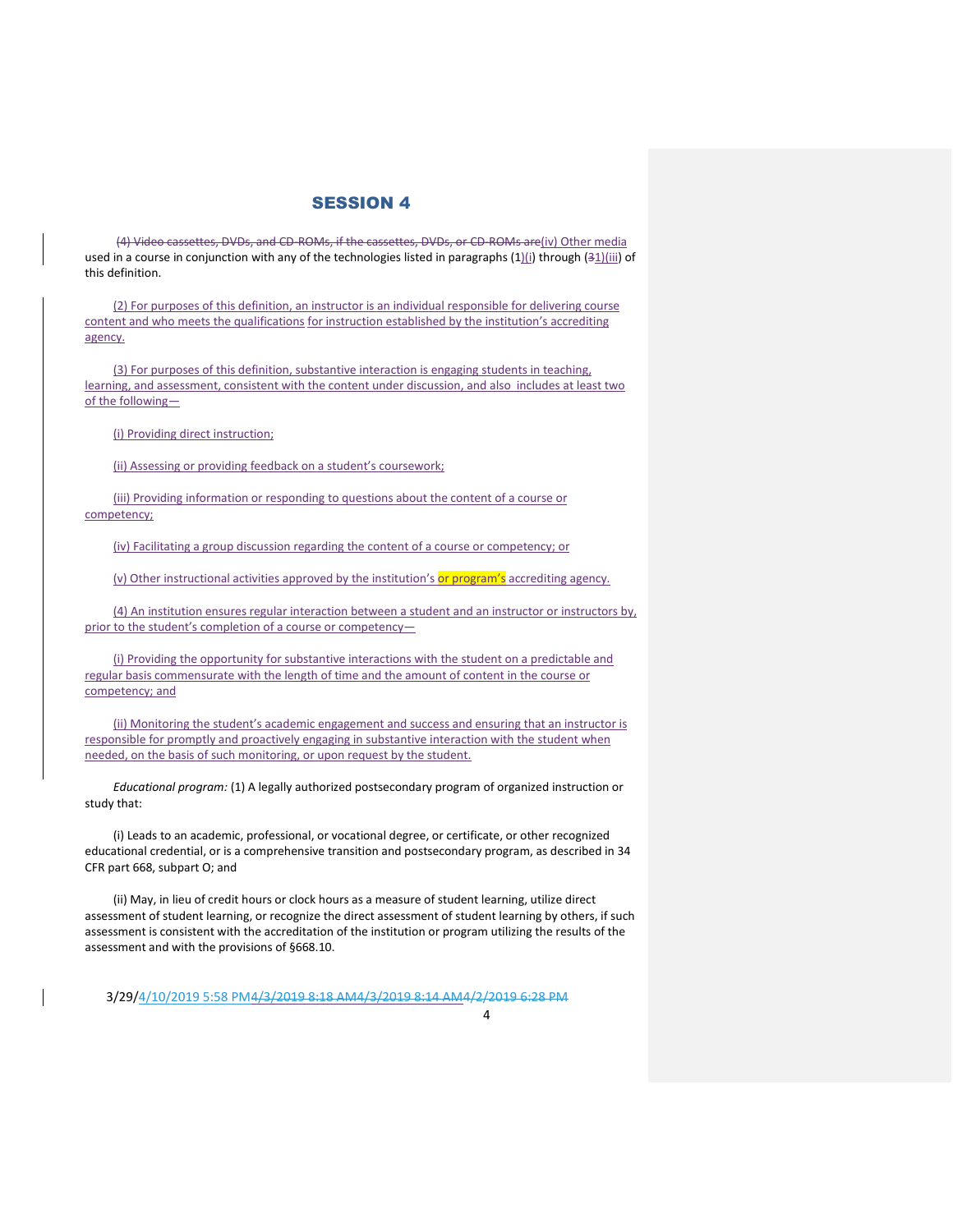(2) The Secretary does not consider that an institution provides an educational program if the institution does not provide instruction itself (including a course of independent study) but merely gives credit for one or more of the following: Instruction provided by other institutions or schools; examinations or direct assessments provided by agencies or organizations; or other accomplishments such as "life experience."

*Eligible institution:* An institution that—

(1) Qualifies as—

(i) An institution of higher education, as defined in §600.4;

(ii) A proprietary institution of higher education, as defined in §600.5; or

- (iii) A postsecondary vocational institution, as defined in §600.6; and
- (2) Meets all the other applicable provisions of this part.

*Federal Family Education Loan (FFEL) Programs:* The loan programs (formerly called the Guaranteed Student Loan (GSL) programs) authorized by title IV-B of the HEA, including the Federal Stafford Loan, Federal PLUS, Federal Supplemental Loans for Students (Federal SLS), and Federal Consolidation Loan programs, in which lenders use their own funds to make loans to enable students or their parents to pay the costs of the students' attendance at eligible institutions. The Federal Stafford Loan, Federal PLUS, Federal SLS, and Federal Consolidation Loan programs are defined in 34 CFR part 668.

*Incarcerated student:* A student who is serving a criminal sentence in a Federal, State, or local penitentiary, prison, jail, reformatory, work farm, juvenile justice facility, or other similar correctional institution. A student is not considered incarcerated if that student is in a half-way house or home detention or is sentenced to serve only weekends. For purposes of Pell Grant eligibility under 34 CFR  $668.32(c)(2)(ii)$ , a student who is incarcerated in a juvenile justice facility, or in a local or county facility, is not considered to be incarcerated in a Federal or State penal institution, regardless of which governmental entity operates or has jurisdiction over the facility, including the Federal government or a State, but is considered incarcerated for purposes of determining costs of attendance under HEA Section 472 in determining eligibility for and amount of the Pell Grant.

*Juvenile justice facility: A* public or private residential facility that is operated primarily for the care and rehabilitation of youth who, under State juvenile justice laws—

(1) Are accused of committing a delinquent act;

(2) Have been adjudicated delinquent; or

(3) Are determined to be in need of supervision.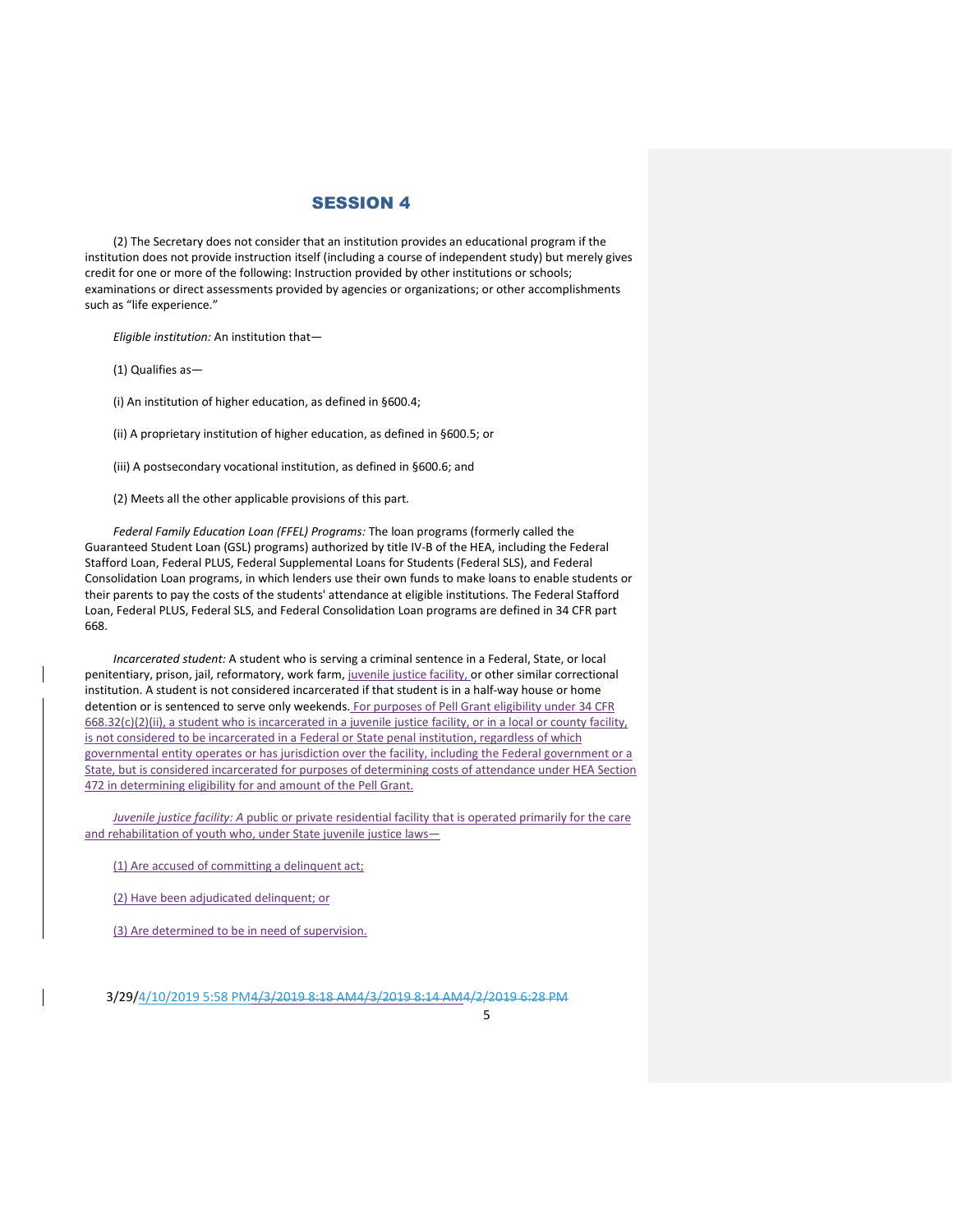*Legally authorized:* The legal status granted to an institution through a charter, license, or other written document issued by the appropriate agency or official of the State in which the institution is physically located.

*Nationally recognized accrediting agency:* An agency or association that the Secretary recognizes as a reliable authority to determine the quality of education or training offered by an institution or a program offered by an institution. The Secretary recognizes these agencies and associations under the provisions of 34 CFR part 602 and publishes a list of the recognized agencies in the FEDERAL REGISTER.

*Nonprofit institution:* An institution that—

(1)(i) Is owned and operated by one or more nonprofit corporations or associations, no part of the net earnings of which benefits any private shareholder or individual;

(ii) Is legally authorized to operate as a nonprofit organization by each State in which it is physically located; and

(iii) Is determined by the U.S. Internal Revenue Service to be an organization to which contributions are tax-deductible in accordance with section 501(c)(3) of the Internal Revenue Code (26 U.S.C. 501(c)(3)); or

(2) For a foreign institution—

(i) An institution that is owned and operated only by one or more nonprofit corporations or associations; and

(ii)(A) If a recognized tax authority of the institution's home country is recognized by the Secretary for purposes of making determinations of an institution's nonprofit status for title IV purposes, is determined by that tax authority to be a nonprofit educational institution; or

(B) If no recognized tax authority of the institution's home country is recognized by the Secretary for purposes of making determinations of an institution's nonprofit status for title IV purposes, the foreign institution demonstrates to the satisfaction of the Secretary that it is a nonprofit educational institution.

(3) Is determined by the U.S. Internal Revenue Service to be an organization to which contributions are tax-deductible in accordance with section 501(c)(3) of the Internal Revenue Code (26 U.S.C. 501(c)(3)).

*One-academic-year training program:* An educational program that is at least one academic year as defined under 34 CFR 668.2.

Preaccredited: A *Preaccreditation* (sometimes referred to as candidacy) means the status of accreditation and public recognition that a nationally recognized accrediting agency, recognized by the Secretary to grant that status, has accorded grants to an unaccredited public or private nonprofit institution or program for a limited period of time that signifies the agency has determined that the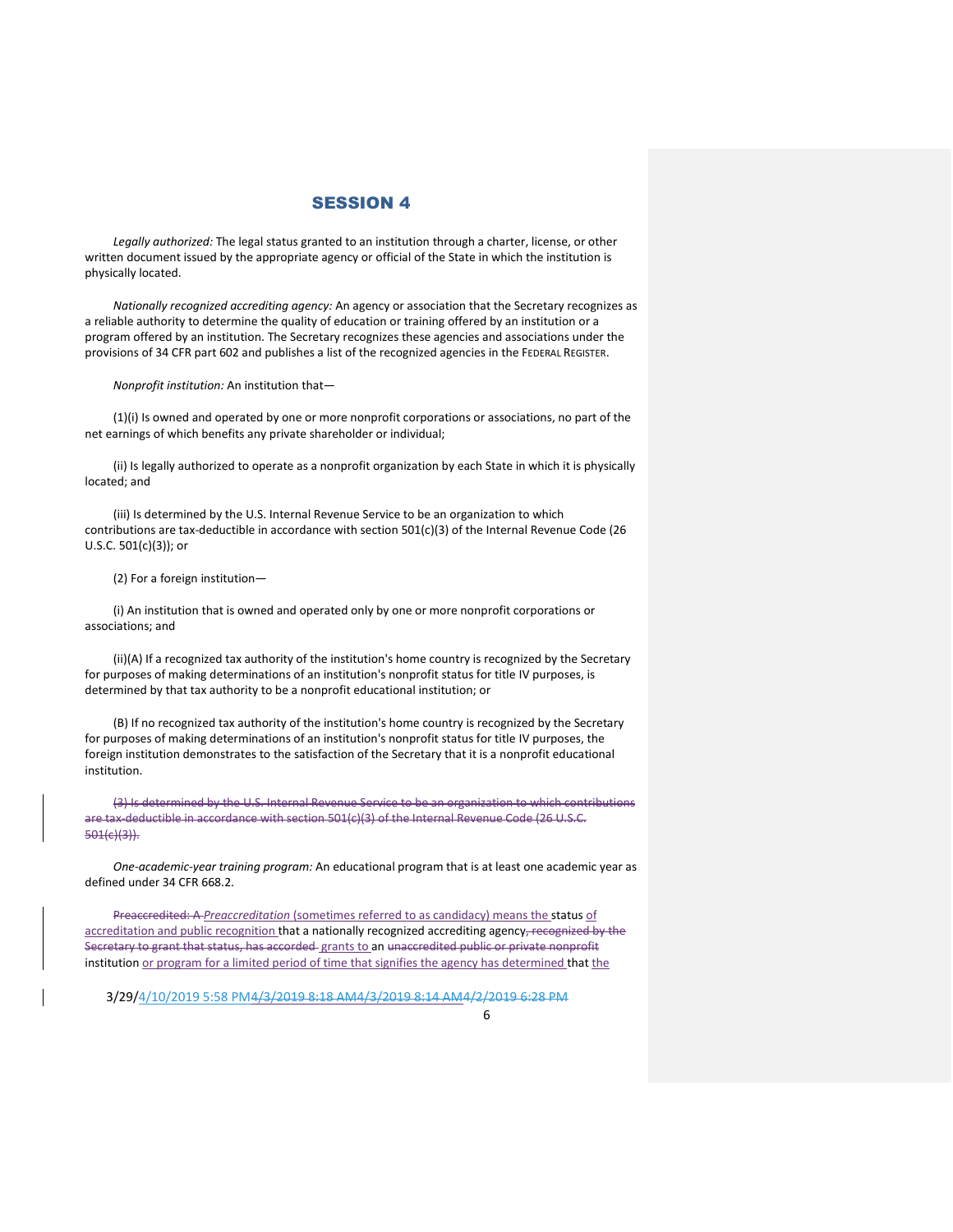institution or program is progressing toward full accreditation within a reasonableand is likely to attain full accreditation before the expiration of that limited period of time.

*Recognized equivalent of a high school diploma:* The following are the equivalent of a high school diploma—

(1) A General Education Development Certificate (GED);

(2) A State certificate received by a student after the student has passed a State-authorized examination that the State recognizes as the equivalent of a high school diploma;

(3) An academic transcript of a student who has successfully completed at least a two-year program that is acceptable for full credit toward a bachelor's degree; or

(4) For a person who is seeking enrollment in an educational program that leads to at least an associate degree or its equivalent and who has not completed high school but who excelled academically in high school, documentation that the student excelled academically in high school and has met the formalized, written policies of the institution for admitting such students.

*Recognized occupation:* An occupation that is—

(1) Identified by a Standard Occupational Classification (SOC) code established by the Office of Management and Budget (OMB) or an Occupational Information Network O\*Net-SOC code established by the Department of Labor, which is available at *www.onetonline.org* or its successor site; or

(2) Determined by the Secretary in consultation with the Secretary of Labor to be a recognized occupation.

*Regular student:* A person who is enrolled or accepted for enrollment at an institution for the purpose of obtaining a degree, certificate, or other recognized educational credential offered by that institution.

*Religious mission*: A published institutional mission that is approved by the governing body of an institution of postsecondary education and that includes, refers to, or is predicated upon religious tenets, beliefs, or teachings.

*Secretary:* The Secretary of the Department of Education or an official or employee of the Department of Education acting for the Secretary under a delegation of authority.

*State:* A State of the Union, American Samoa, the Commonwealth of Puerto Rico, the District of Columbia, Guam, the Virgin Islands, the Commonwealth of the Northern Mariana Islands, the Republic of the Marshall Islands, the Federated States of Micronesia, and the Republic of Palau. The latter three are also known as the Freely Associated States.

*State authorization reciprocity agreement*: An agreement between two or more States that authorizes an institution located and legally authorized in a State covered by the agreement to provide postsecondary education through distance education or correspondence courses to students residing in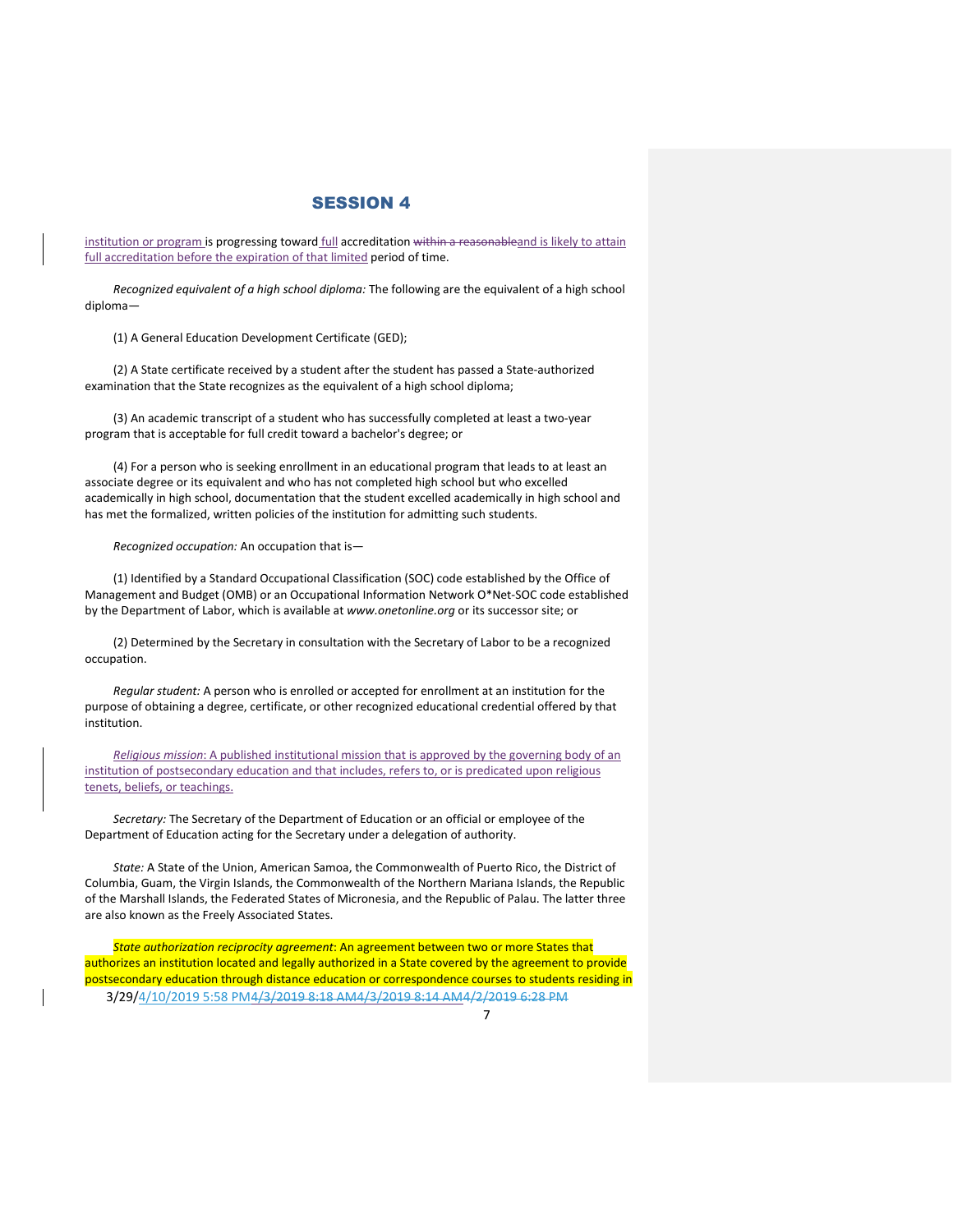other States covered by the agreement and does not prohibit any State in the agreement from enforcing its own statutes and regulations, whether general or specifically directed at all or a subgroup of educational institutions.

*Teach-out*: A period of time during which a program, institution, or institutional location that provides 100 percent of at least one program engages in an orderly closure or when, following the closure of an institution or campus, another institution provides an opportunity for the students of the closed school to complete their program, regardless of their academic progress at the time of closure. Eligible borrowers should never be prevented from accessing closed school discharge (34 CFR 685.214) instead of a teach-out. Any institution is prohibited from engaging in misrepresentation about the nature of the teach-out plans, teach-out agreements, and transfer of credit.

*Teach-out agreement:* A written agreement between institutions that provides for the equitable treatment of students and a reasonable opportunity for students to complete their program of study if an institution, or an institutional location that provides 100 percent of at least one program offered, ceases to operate or plans to cease operations before all enrolled students have completed their program of study.

*Teach-out plan:* A written plan developed by an institution that provides for the equitable treatment of students if an institution, or an institutional location that provides 100 percent of at least one program, ceases to operate or plans to cease operations before all enrolled students have completed their program of study, and may include, if required by the institution's accrediting agency, a teach-out agreement between institutions.

*Title IV, HEA program:* Any of the student financial assistance programs listed in 34 CFR 668.1(c).

(Authority: 20 U.S.C. 1001, 1002, 1071, *et seq.*, 1078-2, 1088, 1091, 1094, 1099b, 1099c, 1141; 26 U.S.C. 501(c))

[59 FR 22336, Apr. 29, 1994, as amended at 63 FR 40622, July 29, 1998; 64 FR 58615, Oct. 29, 1999; 71 FR 45692, Aug. 9, 2006; 74 FR 55425, Oct. 27, 2009; 74 FR 55932, Oct. 29, 2009; 75 FR 66946, Oct. 29, 2010, 75 FR 67192, Nov. 1, 2010; 79 FR 65006, Oct. 31, 2014]

### §600.3 [Reserved]

## §600.4 Institution of higher education.

(a) An institution of higher education is a public or private nonprofit educational institution that—

(1) Is in a State, or for purposes of the Federal Pell Grant, Federal Supplemental Educational Opportunity Grant, Federal Work-Study, and Federal TRIO programs may also be located in the Federated States of Micronesia or the Marshall Islands;

(2) Admits as regular students only persons who—

(i) Have a high school diploma;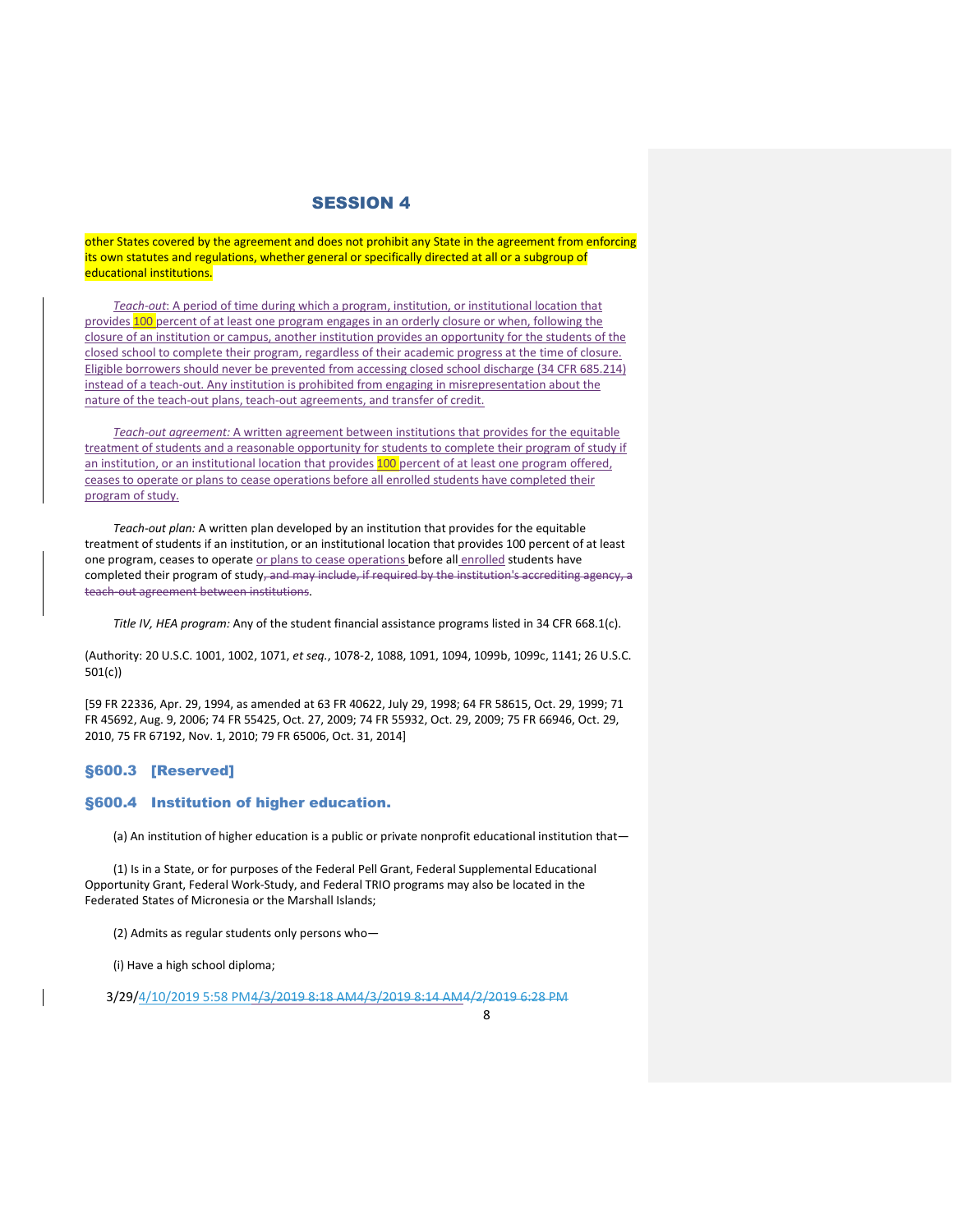(ii) Have the recognized equivalent of a high school diploma; or

(iii) Are beyond the age of compulsory school attendance in the State in which the institution is physically located;

(3) Is legally authorized to provide an educational program beyond secondary education in the State in which the institution is physically located in accordance with §600.9;

(4)(i) Provides an educational program—

(A) For which it awards an associate, baccalaureate, graduate, or professional degree;

(B) That is at least a two-academic-year program acceptable for full credit toward a baccalaureate degree; or

(C) That is at least a one academic year training program that leads to a certificate, or other nondegree recognized credential, and prepares students for gainful employment in a recognized occupation; and

(ii) May provide a comprehensive transition and postsecondary program, as described in 34 CFR part 668, subpart O; and

(5) Is—

(i) Accredited or preaccredited; or

(ii) Approved by a State agency listed in the FEDERAL REGISTER in accordance with 34 CFR part 603, if the institution is a public postsecondary vocational educational institution that seeks to participate only in Federal student assistance programs.

(b) An institution is physically located in a State if it has a campus or other instructional site in that State.

(c) The Secretary does not recognize the accreditation or preaccreditation of an institution unless the institution agrees to submit any dispute involving an adverse action, such as the final denial, withdrawal, or termination of accreditation, to initial arbitration before initiating any other legal action.

(Authority: 20 U.S.C. 1091, 1094, 1099b, 1141(a))

[59 FR 22336, Apr. 29, 1994, as amended at 64 FR 58615, Oct. 29, 1999; 74 FR 55932, Oct. 29, 2009; 75 FR 66946, Oct. 29, 2010]

#### §600.5 Proprietary institution of higher education.

(a) A proprietary institution of higher education is an educational institution that—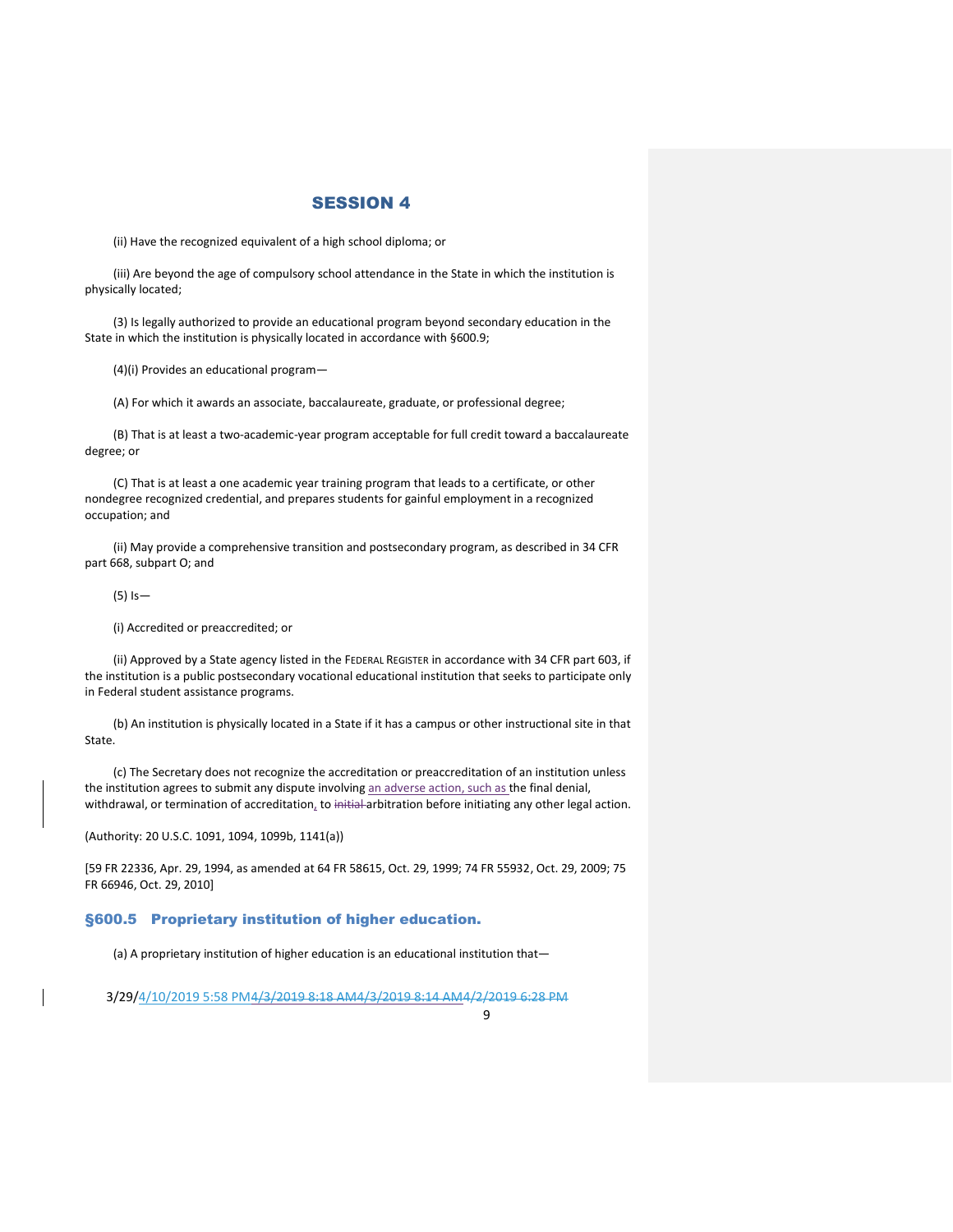(1) Is not a public or private nonprofit educational institution;

(2) Is in a State;

(3) Admits as regular students only persons who—

(i) Have a high school diploma;

(ii) Have the recognized equivalent of a high school diploma; or

(iii) Are beyond the age of compulsory school attendance in the State in which the institution is physically located;

(4) Is legally authorized to provide an educational program beyond secondary education in the State in which the institution is physically located in accordance with §600.9;

(5)(i)(A) Provides an eligible program of training, as defined in 34 CFR 668.8, to prepare students for gainful employment in a recognized occupation; or

(B)(*1*) Has provided a program leading to a baccalaureate degree in liberal arts, as defined in paragraph (e) of this section, continuously since January 1, 2009; and

(*2*) Is accredited by a recognized regional accrediting agency or association, and has continuously held such accreditation since October 1, 2007, or earlier; and

(ii) May provide a comprehensive transition and postsecondary program for students with intellectual disabilities, as provided in 34 CFR part 668, subpart O;

(6) Is accredited; and

(7) Has been in existence for at least two years.

(b)(1) The Secretary considers an institution to have been in existence for two years only if—

(i) The institution has been legally authorized to provide, and has provided, a continuous educational program to prepare students for gainful employment in a recognized occupation during the 24 months preceding the date of its eligibility application; and

(ii) The educational program that the institution provides on the date of its eligibility application is substantially the same in length and subject matter as the program that the institution provided during the 24 months preceding the date of its eligibility application.

(2)(i) The Secretary considers an institution to have provided a continuous educational program during the 24 months preceding the date of its eligibility application even if the institution did not provide that program during normal vacation periods, or periods when the institution temporarily closed due to a natural disaster that directly affected the institution or the institution's students.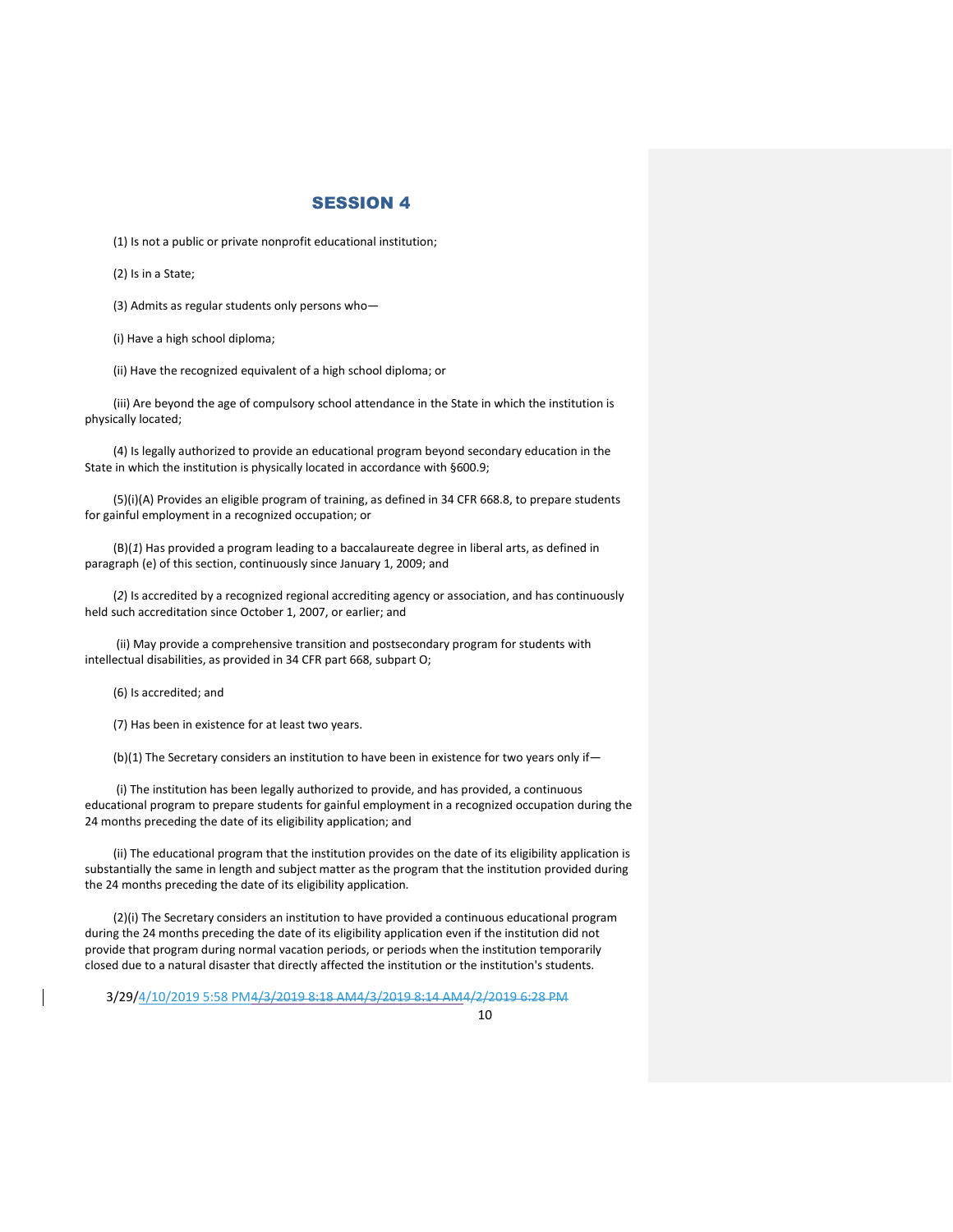(ii) The Secretary considers an institution to have satisfied the provisions of paragraph (b)(1)(ii) of this section if the institution substantially changed the subject matter of the educational program it provided during that 24-month period because of new technology or the requirements of other Federal agencies.

(3) In determining whether an applicant institution satisfies the requirement contained in paragraph (b)(1) of this section, the Secretary—

(i) Counts any period during which the applicant institution has been certified as a branch campus; and

(ii) Except as provided in paragraph (b)(3)(i) of this section, does not count any period during which the applicant institution was a part of another eligible proprietary institution of higher education, postsecondary vocational institution, or vocational school.

(c) An institution is physically located in a State if it has a campus or other instructional site in that State.

(d) The Secretary does not recognize the accreditation of an institution unless the institution agrees to submit any dispute involving an adverse action, such as the final denial, withdrawal, or termination of accreditation, to initial arbitration before initiating any other legal action.

(e) For purposes of this section, a "program leading to a baccalaureate degree in liberal arts" is a program that the institution's recognized regional accreditation agency or organization determines, is a general instructional program in the liberal arts subjects, the humanities disciplines, or the general curriculum, falling within one or more of the following generally-accepted instructional categories comprising such programs, but including only instruction in regular programs, and excluding independently-designed programs, individualized programs, and unstructured studies:

(1) A program that is a structured combination of the arts, biological and physical sciences, social sciences, and humanities, emphasizing breadth of study.

(2) An undifferentiated program that includes instruction in the general arts or general science.

(3) A program that focuses on combined studies and research in the humanities subjects as distinguished from the social and physical sciences, emphasizing languages, literatures, art, music, philosophy, and religion.

(4) Any single instructional program in liberal arts and sciences, general studies, and humanities not listed in paragraph (e)(1) through (e)(3) of this section.

(Approved by the Office of Management and Budget under control number 1845-0012)

(Authority: 20 U.S.C. 1088, 1091)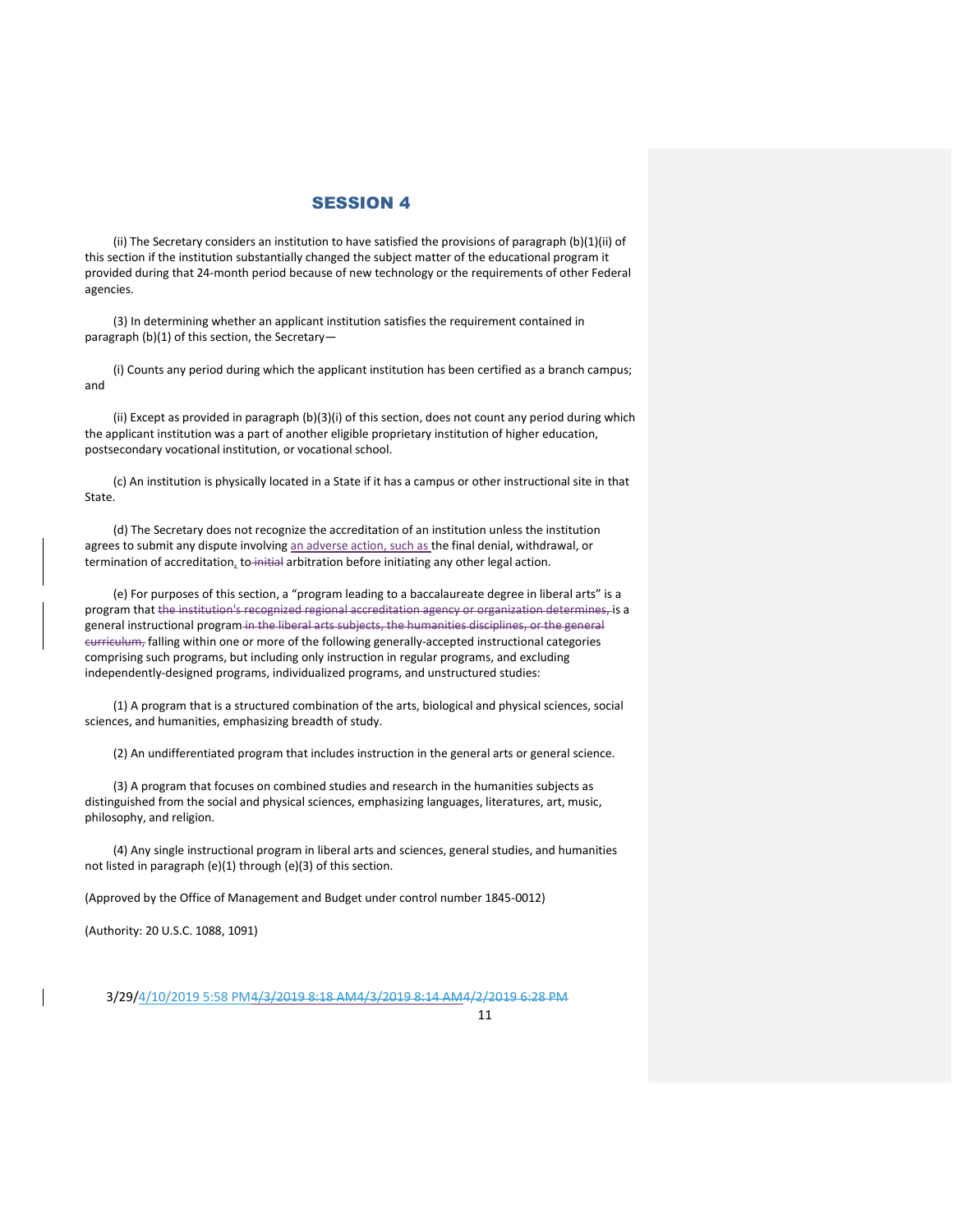[59 FR 22336, Apr. 29, 1994; 59 FR 32082, June 22, 1994, as amended at 59 FR 47801, Sept. 19, 1994; 59 FR 61177, Nov. 29, 1994; 61 FR 29901, June 12, 1996; 61 FR 60569, Nov. 29, 1996; 64 FR 58615, Oct. 29, 1999; 74 FR 55932, Oct. 29, 2009; 76 FR 66946, Oct. 29, 2010]

#### §600.6 Postsecondary vocational institution.

#### \*\*\*

(d) The Secretary does not recognize the accreditation or preaccreditation of an institution unless the institution agrees to submit any dispute involving an adverse action, such as the final denial, withdrawal, or termination of accreditation, to initial arbitration before initiating any other legal action.

(Authority: 20 U.S.C. 1088, 1091, 1094(c)(3))

[59 FR 22336, Apr. 29, 1994, as amended at 64 FR 58616, Oct. 29, 1999; 74 FR 55933, Oct. 29, 2009; 75 FR 66946, Oct. 29, 2010]

#### §600.7 Conditions of institutional ineligibility.

(a) *General rule.* For purposes of title IV of the HEA, an educational institution that otherwise satisfies the requirements contained in §§600.4, 600.5, or 600.6 nevertheless does not qualify as an eligible institution under this part if—

(1) For its latest complete award year—

(i) More than 50 percent of the institution's courses were correspondence courses as calculated under paragraph (b) of this section;

(ii) Fifty percent or more of the institution's regular enrolled students were enrolled in correspondence courses;

(iii) More than twenty-five percent of the institution's regular enrolled students were incarcerated;

(iv) More than fifty percent of its regular enrolled students had neither a high school diploma nor the recognized equivalent of a high school diploma, and the institution does not provide a four-year or two-year educational program for which it awards a bachelor's degree or an associate degree, respectively;

(2) The institution, or an affiliate of the institution that has the power, by contract or ownership interest, to direct or cause the direction of the management of policies of the institution—

(A) Files for relief in bankruptcy, or

(B) Has entered against it an order for relief in bankruptcy; or

(3) The institution, its owner, or its chief executive officer—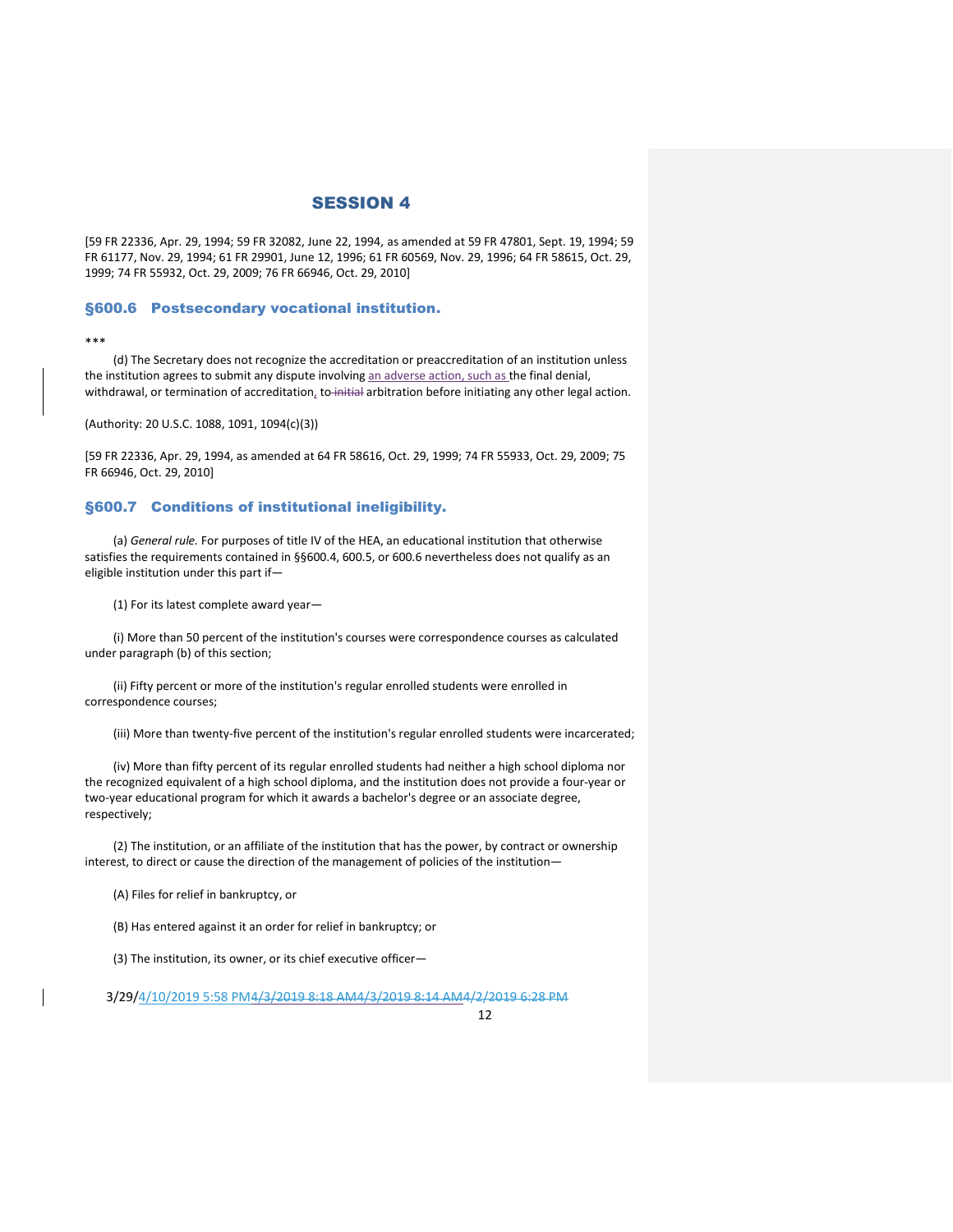(i) Has pled guilty to, has pled *nolo contendere* to, or is found guilty of, a crime involving the acquisition, use, or expenditure of title IV, HEA program funds; or

(ii) Has been judicially determined to have committed fraud involving title IV, HEA program funds.

(b) *Special provisions regarding correspondence courses and students*—(1) *Calculating the number of correspondence courses.* For purposes of paragraphs (a)(1) (i) and (ii) of this section—

(i) A correspondence course may be a complete educational program offered by correspondence, or one course provided by correspondence in an on-campus (residential) educational program;

(ii) A course must be considered as being offered once during an award year regardless of the number of times it is offered during that year; and

(iii) A course that is offered both on campus and by correspondence must be considered two courses for the purpose of determining the total number of courses the institution provided during an award year.

(2) Exceptions. (2) *Calculating the number of correspondence students.* For purposes of paragraph (a)(1)(ii) of this section, a student is considered "enrolled in correspondence courses" if the student's enrollment in correspondence courses constituted more than 50 percent-or more of the courses in which the student enrolled during an award year.

(3) *Exceptions.* (i) The provisions contained in paragraphs (a)(1) (i) and (ii) of this section do not apply to an institution that qualifies as a "technical institute or vocational school used exclusively or principally for the provision of vocational education to individuals who have completed or left high school and who are available for study in preparation for entering the labor market" under section 3(3)(C) of the Carl D. Perkins Vocational and Applied Technology Education Act of 1995.

(ii) The Secretary waives the limitation contained in paragraph (a)(1)(ii) of this section for an institution that offers a 2-year associate-degree or a 4-year bachelor's-degree program if the students enrolled in the institution's correspondence courses receive no more than 5 percent of the title IV, HEA program funds received by students at that institution.

\*\*\*

(Approved by the Office of Management and Budget under control number 1840-0098)

(Authority: 20 U.S.C. 1088)

[59 FR 22336, Apr. 29, 1994; 59 FR 32082, June 22, 1994, as amended at 59 FR 47801, Sept. 19, 1994; 60 FR 34430, June 30, 1995; 64 FR 58616, Oct. 29, 1999; 71 FR 45692, Aug. 9, 2006]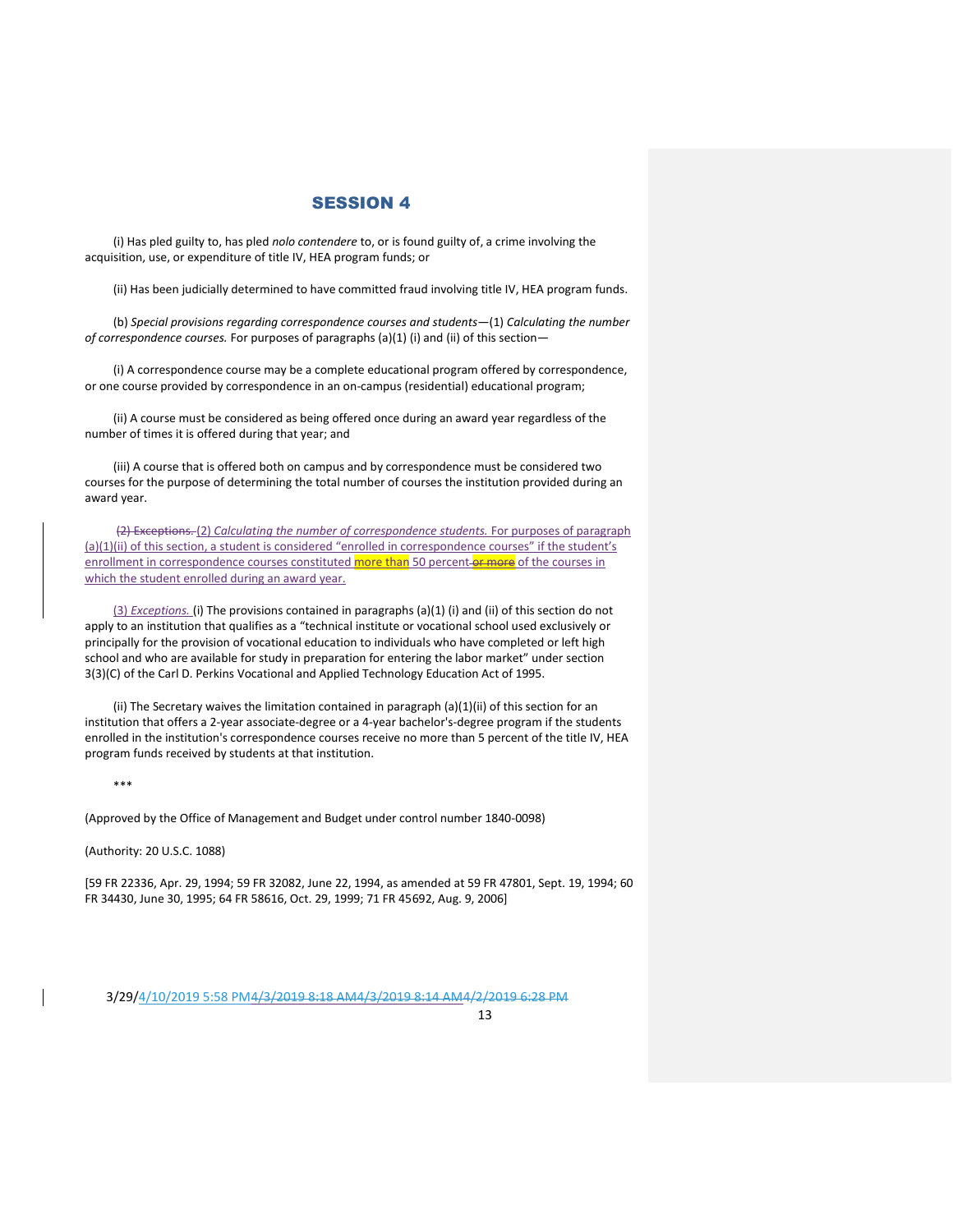#### §600.8 Treatment of a branch campus.

#### §600.9 State authorization.

(a)(1) An institution described under §§600.4, 600.5, and 600.6 is legally authorized by a State if the State has a process to review and appropriately act on complaints concerning the institution including enforcing applicable State laws, and the institution meets the provisions of paragraphs  $(a)(1)(i)$ ,  $(a)(1)(ii)$ , or  $(b)$  of this section.

(i)(A) The institution is established by name as an educational institution by a State through a charter, statute, constitutional provision, or other action issued by an appropriate State agency or State entity and is authorized to operate educational programs beyond secondary education, including programs leading to a degree or certificate.

(B) The institution complies with any applicable State approval or licensure requirements, except that the State may exempt the institution from any State approval or licensure requirements based on the institution's accreditation by one or more accrediting agencies recognized by the Secretary or based upon the institution being in operation for at least 20 years.

(ii) If an institution is established by a State on the basis of an authorization to conduct business in the State or to operate as a nonprofit charitable organization, but not established by name as an educational institution under paragraph (a)(1)(i) of this section, the institution—

(A) By name, must be approved or licensed by the State to offer programs beyond secondary education, including programs leading to a degree or certificate; and

(B) May not be exempt from the State's approval or licensure requirements based on accreditation, years in operation, or other comparable exemption.

(2) The Secretary considers an institution to meet the provisions of paragraph (a)(1) of this section if the institution is authorized by name to offer educational programs beyond secondary education by—

(i) The Federal Government; or

(ii) As defined in 25 U.S.C. 1802(2), an Indian tribe, provided that the institution is located on tribal lands and the tribal government has a process to review and appropriately act on complaints concerning an institution and enforces applicable tribal requirements or laws.

 $(b)(4)$  An institution is considered to be legally authorized to operate educational programs beyond secondary education if it is exempt as a religious institution from State authorization under the State constitution or by State law as a religious institution. with a religious mission as defined in 600.2.

(b)(1) Notwithstanding paragraph (a)(1)(i) and (ii) of this section, an institution is considered to be legally authorized to operate educational programs beyond secondary education if it is exempt from State authorization as a religious institution under the State constitution or by State law.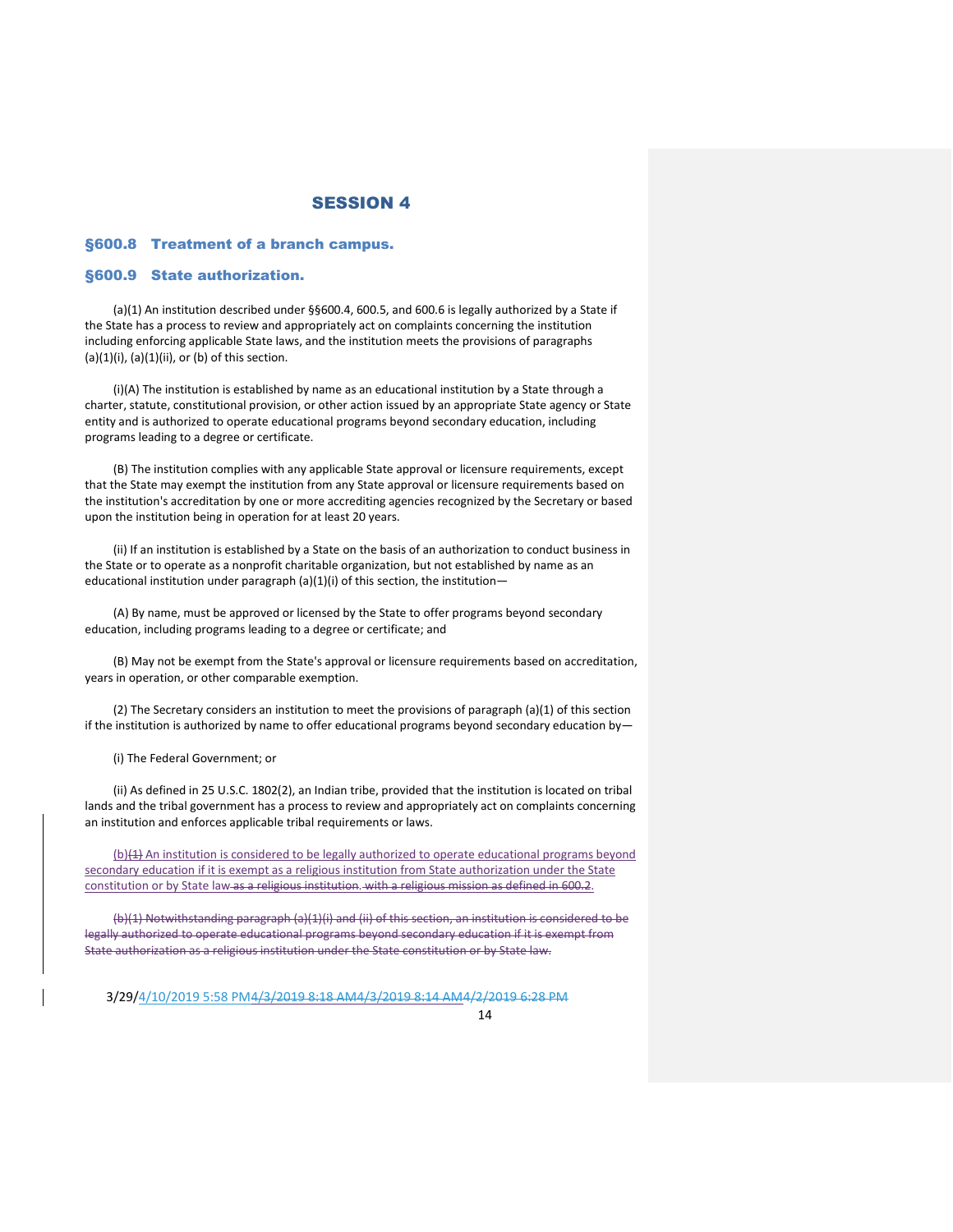(2) Purposes of paragraph (b)(1) of this section, a religious institution is an institution that-

(i) Is owned, controlled, operated, and maintained by a religious organization lawfully operating as a nonprofit religious corporation; and

(ii) Awards only religious degrees or certificates including, but not limited to, a certificate of Talmudic studies, an associate of Biblical studies, a bachelor of religious studies, a master of divinity, or a doctor of divinity.

 $(c)(1)(i)$  if an institution that meets the requirements under paragraph (a)(1) or (b) of this section offers postsecondary education through distance education or correspondence courses to students locatedresiding in a State in which the institution is not physically located or in which the institution is otherwise subject to that State's jurisdiction as determined by that State, except as provided in paragraph (c)(1)(ii) of this section, the institution must meet any of that State's requirements for it to be legally offering postsecondary distance education or correspondence courses in that State. The institution must, upon request, document the State's approval to the Secretary; or

(ii) If an institution that meets the requirements under paragraph (a)(1) or (b) of this section offers postsecondary education through distance education or correspondence courses in a State that participates in a State authorization reciprocity agreement, and the institution is covered by such agreement, the institution is considered to meet State requirements for it to be legally offering postsecondary distance education or correspondence courses in that State, subject to any limitations in that agreement and to any additional requirements of that State. The institution must, upon request, document its coverage under such an agreement to the Secretary.

(A) For purposes of this subsection, an institution must make a determination, in accordance with the institution's policies or procedures, regarding the State in which a student is located, which must be applied consistently to all students.

(B) The institution must, upon request, provide the Secretary with written documentation of its determination of a student's location, including the basis for such determination; and

(C) An institution must make a determination regarding the State in which a student is located at the time of the student's initial enrollment in an educational program and, if applicable, upon formal receipt of information from the student, in accordance with the institution's procedures, that the student's location has changed to another State.

 $(d)^1$  An additional location or branch campus of an institution that meets the requirements under paragraph (a)(1) of this section and that is located in a foreign country, i.e., not in a State, must comply with §§ 600.8, 600.10, 600.20, and 600.32, and the following requirements:

3/29/4/10/2019 5:58 PM4/3/2019 8:18 AM4/3/2019 8:14 AM4/2/2019 6:28 PM

15

**Commented [A1]:** ED- renumber

<sup>&</sup>lt;sup>1</sup> Section 600.9(d) was effective July 1, 2018. We propose to retain this language.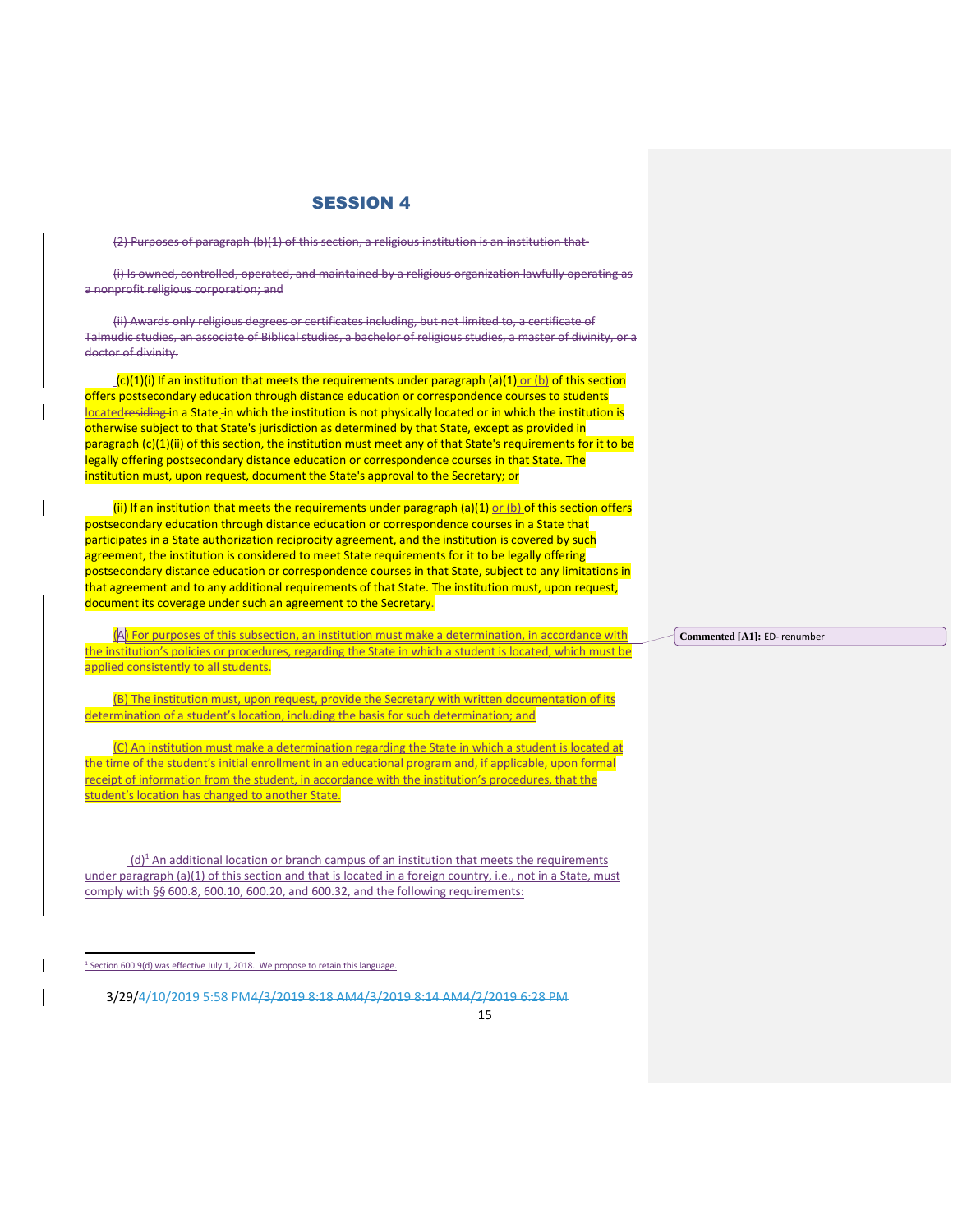(1) For any additional location at which 50 percent or more of an educational program (as defined in § 600.2) is offered, or will be offered, or at a branch campus—

(i) The additional location or branch campus must be legally authorized by an appropriate government authority to operate in the country where the additional location or branch campus is physically located, unless the additional location or branch campus is physically located on a U.S. military base, facility, or area that the foreign country has granted the U.S. military to use and the institution can demonstrate that it is exempt from obtaining such authorization from the foreign country;

(ii) The institution must provide to the Secretary, upon request, documentation of such legal authorization to operate in the foreign country, demonstrating that the foreign governmental authority is aware that the additional location or branch campus provides postsecondary education and that the government authority does not object to those activities;

(iii) The additional location or branch campus must be approved by the institution's recognized accrediting agency in accordance with §§ 602.24(a) and 602.22(a)(2)(viii), as applicable;

(iv) The additional location or branch campus must meet any additional requirements for legal authorization in that foreign country as the foreign country may establish; and

(v) The institution must report to meet all reporting requirements of, and comply with any limitations imposed by, the State in which the main campus of the institution is located at least annually, or more frequently if required by the Stateregarding, the establishment or operation of each foreign additional location or branch campus.; and

(vi) The institution must comply with any limitations the State places on the establishment or operation of the foreign additional location or branch campus.

(2) An additional location at which less than 50 percent of an educational program (as defined in § 600.2) is offered or will be offered must meet the requirements for legal authorization in that foreign country as the foreign country may establish.

(3) In accordance with the requirements of 34 CFR 668.41, the institution must disclose to enrolled and prospective students at foreign additional locations and foreign branch campuses the information regarding the student complaint process described in 34 CFR 668.43(b), of the State in which the main campus of the institution is located.

(4) If the State in which the main campus of the institution is located limits the authorization of the institution to exclude the foreign additional location or branch campus, the foreign additional location or branch campus is not considered to be legally authorized by the Stat[e.](https://www.ecfr.gov/cgi-bin/text-idx?SID=e06bac58004843af348abccdf247c6aa&mc=true&node=pt34.3.600&rgn=div5#_top)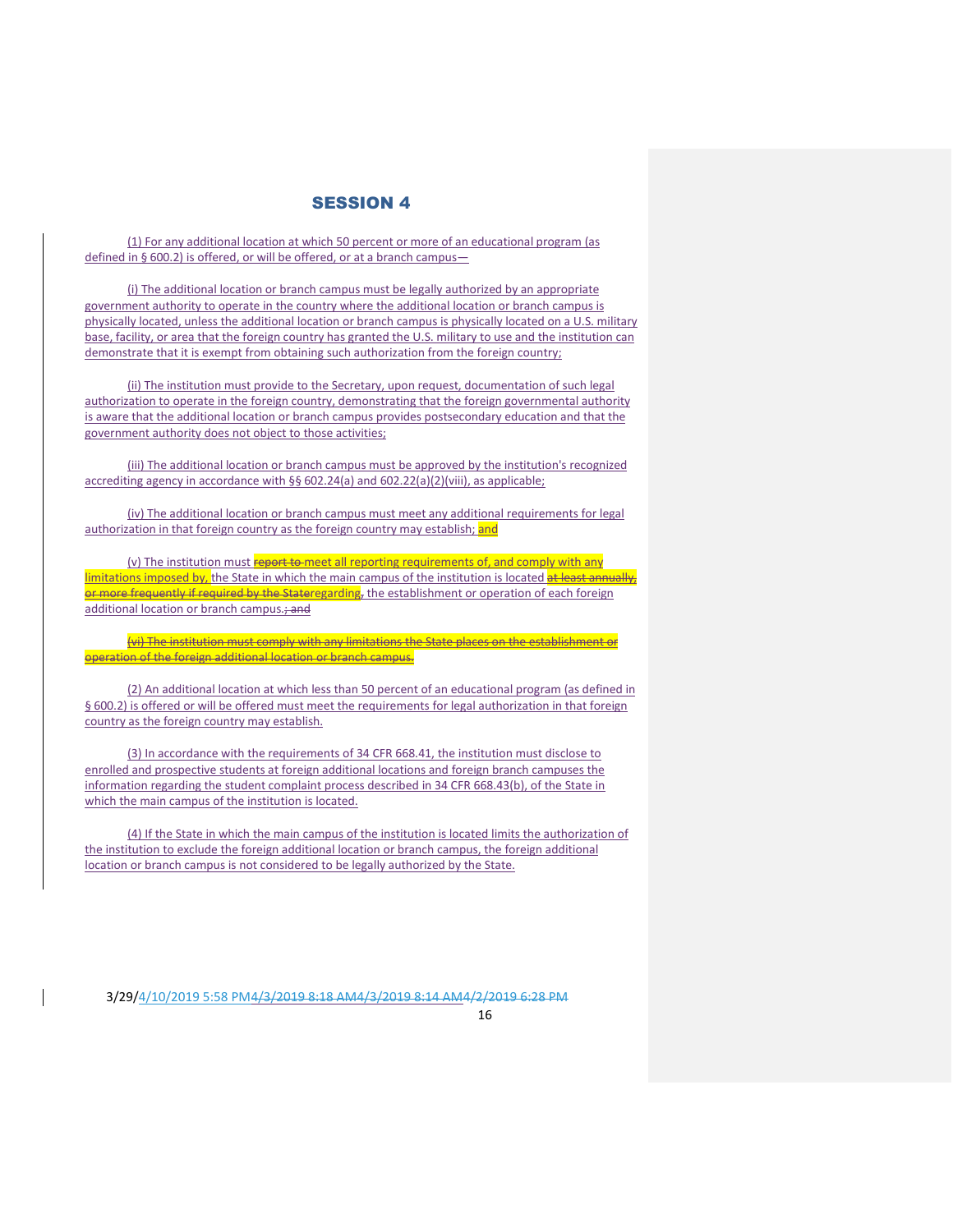#### §600.10 Date, extent, duration, and consequence of eligibility**<sup>2</sup>** .

(a) *Date of eligibility.* (1) If the Secretary determines that an applicant institution satisfies all the statutory and regulatory eligibility requirements, the Secretary considers the institution to be an eligible institution as of the date—

(i) The Secretary signs the institution's program participation agreement described in 34 CFR part 668, subpart B, for purposes of participating in any title IV, HEA program; and

(ii) The Secretary receives all the information necessary to make that determination for purposes other than participating in any title IV, HEA program.

(2) [Reserved]

(b) *Extent of eligibility.* (1) If the Secretary determines that the entire applicant institution, including all its locations and all its educational programs, satisfies the applicable requirements of this part, the Secretary extends eligibility to all educational programs and locations identified on the institution's application for eligibility.

(2) If the Secretary determines that only certain educational programs or certain locations of an applicant institution satisfy the applicable requirements of this part, the Secretary extends eligibility only to those educational programs and locations that meet those requirements and identifies the eligible educational programs and locations in the eligibility notice sent to the institution under §600.21.

(3) Eligibility does not extend to any location that an institution establishes after it receives its eligibility designation if the institution provides at least 50 percent of an educational program at that location, unless—

(i) The Secretary approves that location under §600.20(e)(4); or

(ii) The location is licensed and accredited, the institution does not have to apply to the Secretary for approval of that location under §600.20(c), and the institution has reported to the Secretary that location under §600.21.

(c) *Educational programs.* (1) An eligible institution that seeks to establish the eligibility of an educational program must—

(i) For a gainful employment program under 34 CFR part 668, subpart Q of this chapter, update its application under §600.21, and meet any time restrictions that prohibit the institution from establishing or reestablishing the eligibility of the program as may be required under 34 CFR 668.414;

(ii) Pursuant to a requirement regarding additional programs included in the institution's program participation agreement under 34 CFR 668.14, obtain the Secretary's approval; and

 <sup>2</sup> The Department proposed to amend 34 CFR 600.10(c)(1) and (2) in the Program Integrity: Gainful Employment NPRM. See 83 FR 40167 (August 14, 2018).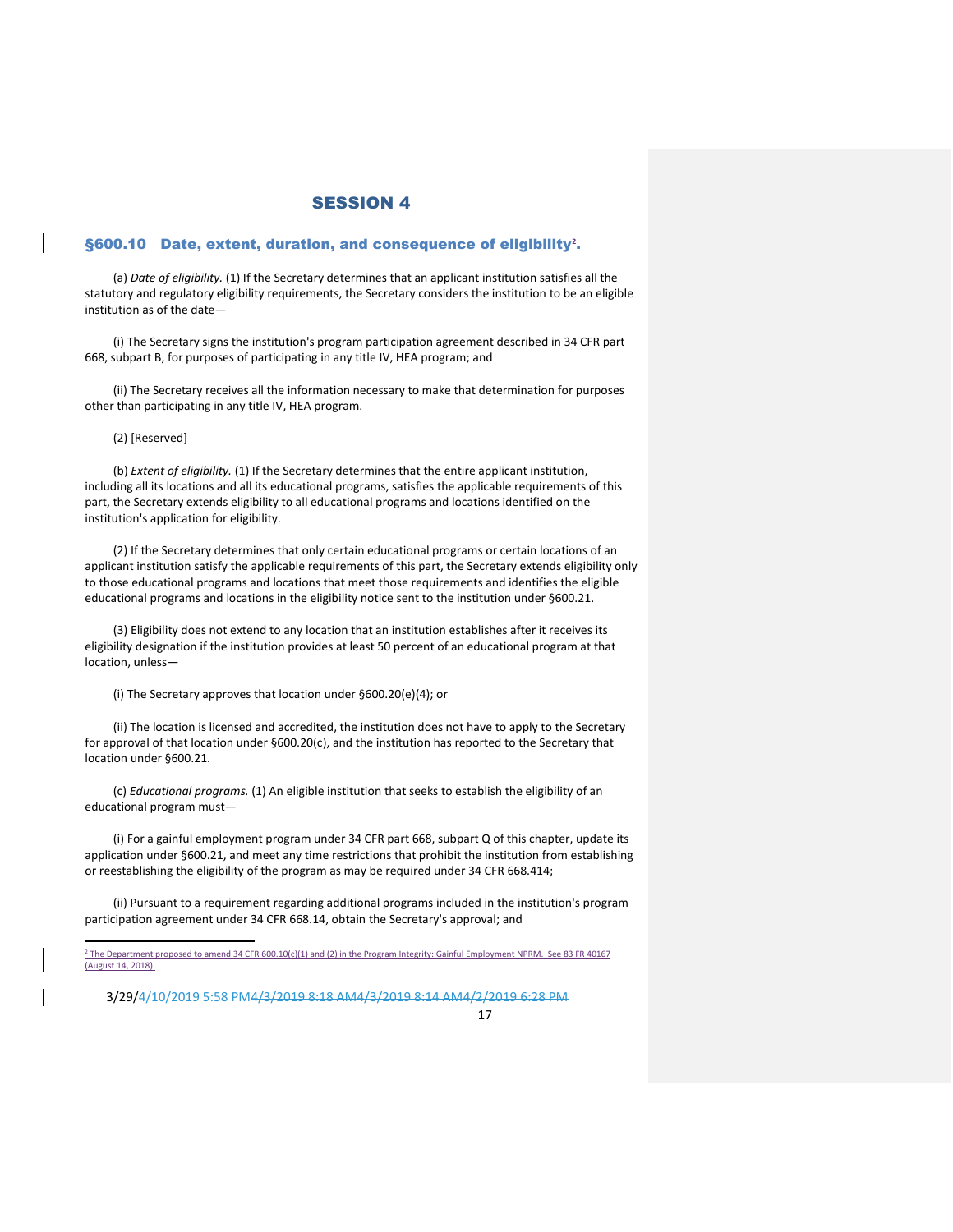(iii) For a first direct assessment program under 34 CFR 668.10, or for any direct assessment program offered at a differentn increased level of offering (credential) than what the Secretary had previously approved, and for a comprehensive transition and postsecondary program under 34 CFR 668.232, obtain the Secretary's approval.

(2) Except as provided under §600.20(c), an eligible institution does not have to obtain the Secretary's approval to establish the eligibility of any program that is not described in paragraph (c)(1)(i), (ii), or (iii) of this section.

(3) An institution must repay to the Secretary all HEA program funds received by the institution for an educational program, and all the title IV, HEA program funds received by or on behalf of students who enrolled in that program if the institution—

(i) Fails to comply with the requirements in paragraph (c)(1) of this section; or

(ii) Incorrectly determines that an educational program that is not subject to approval under paragraph (c)(1) of this section is an eligible program for title IV, HEA program purposes.

(d) *Duration of eligibility.* (1) If an institution participates in the title IV, HEA programs, the Secretary's designation of the institution as an eligible institution under the title IV, HEA programs expires when the institution's program participation agreement, as described in 34 CFR part 668, subpart B, expires.

(2) If an institution participates in an HEA program other than a title IV, HEA program, the Secretary's designation of the institution as an eligible institution, for purposes of that non-title IV, HEA program, does not expire as long as the institution continues to satisfy the statutory and regulatory requirements governing its eligibility.

(e) *Consequence of eligibility.* (1) If, as a part of its institutional eligibility application, an institution indicates that it wishes to participate in a title IV, HEA program and the Secretary determines that the institution satisfies the applicable statutory and regulatory requirements governing institutional eligibility, the Secretary will determine whether the institution satisfies the standards of administrative capability and financial responsibility contained in 34 CFR part 668, subpart B.

(2) If, as part of its institutional eligibility application, an institution indicates that it does not wish to participate in any title IV, HEA program and the Secretary determines that the institution satisfies the applicable statutory and regulatory requirements governing institutional eligibility, the institution is eligible to apply to participate in any HEA program listed by the Secretary in the eligibility notice it receives under §600.21. However, the institution is not eligible to participate in those programs, or receive funds under those programs, merely by virtue of its designation as an eligible institution under this part.

(Approved by the Office of Management and Budget under control number 1845-0098)

(Authority: 20 U.S.C. 1001, 1002, 1088, 1094, and 1141)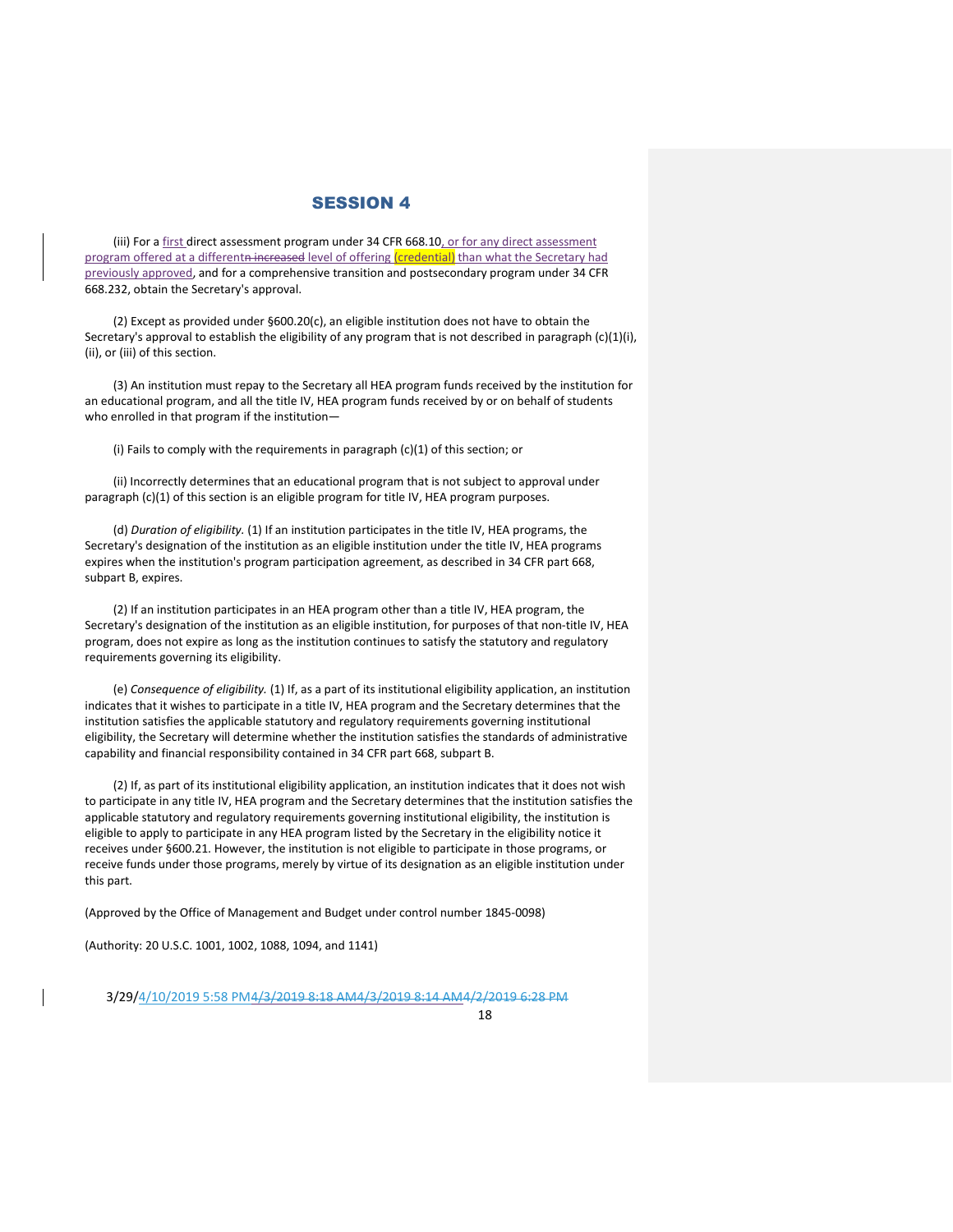[59 FR 22336, Apr. 29, 1994, as amended at 59 FR 47801, Sept. 19, 1994; 65 FR 65671, Nov. 1, 2000; 71 FR 45692, Aug. 9, 2006; 75 FR 66676, Oct. 29, 2010; 79 FR 65006, Oct. 31, 2014]

#### §600.11 Special rules regarding institutional accreditation or preaccreditation.

(a) *Change of accrediting agencies.* For purposes of §§600.4(a)(5)(i), 600.5(a)(6), and 600.6(a)(5)(i), the Secretary does not recognize the accreditation or preaccreditation of an otherwise eligible institution if that institution is in the process of changing its accrediting agency, unless the institution provides the following to the Secretary and receives approval -

(1) All materials related to its prior accreditation or preaccreditation; and

(2) Materials demonstrating reasonable cause for changing its accrediting agency. The Secretary will not determines such cause to be reasonable unless if the institution-

(i) Has had its accreditation withdrawn, revoked, or otherwise terminated for cause during the preceding 24 months, unless such withdrawal, revocation, or termination has been rescinded by the same accrediting agency; or

(ii) Has been subject to a probation or equivalent, show cause order, or suspension order during the preceding 24 months. Has withdrawn from accreditation voluntarily under a show cause or suspension order during the preceding 24 months, unless such order has been rescinded by the same accrediting agency.

(iii) Notwithstanding paragraphs (i) and (ii), the Secretary may determine the institution's cause for changing its accrediting agency to be reasonable if the agency did not provide the institution its due process rights as defined in 602.25, the agency applied its standards and criteria inconsistently, or if the adverse action or show cause or suspension order was the result of an agency's failure to respect an institution's stated mission, including religious mission.

(b) *Multiple accreditation.* The Secretary does not recognize the accreditation or preaccreditation of an otherwise eligible institution if that institution is accredited or preaccredited as an institution by more than one accrediting agency, unless the institution—

(1) Provides to each such accrediting agency and the Secretary the reasons for that multiple accreditation or preaccreditation;

(2) Demonstrates to the Secretary reasonable cause for that multiple accreditation or preaccreditation; and. The Secretary determines the institution's cause for multiple accreditation to be reasonable unless the institution—

(i) Has had its accreditation withdrawn, revoked, or otherwise terminated for cause during the preceding 24 months, unless such withdrawal, revocation, or termination has been rescinded by the same accrediting agency; or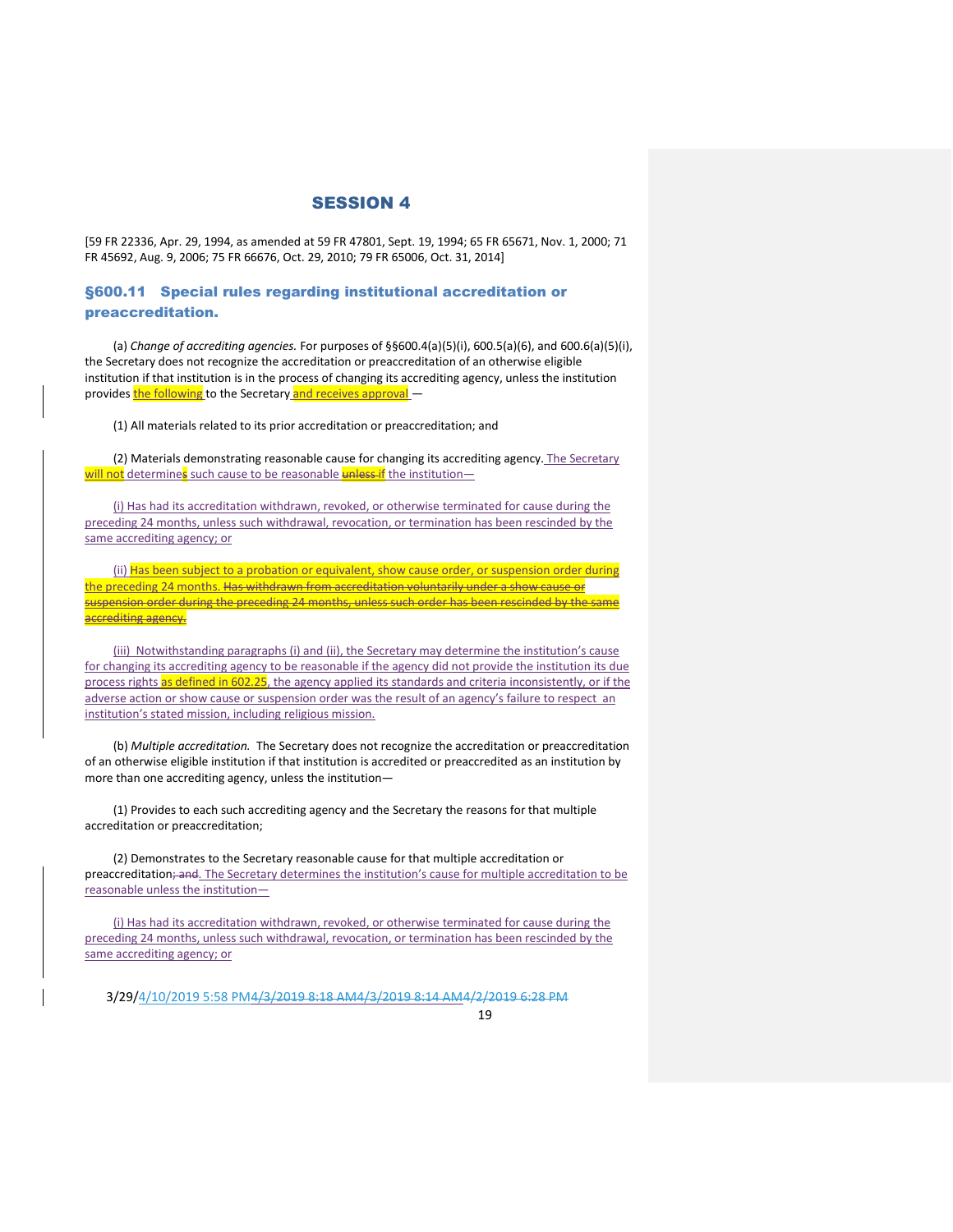(ii) Has been subject to a probation or equivalent, show cause order, or suspension order during the preceding 24 months.

(ii) Has withdrawn from accreditation voluntarily under a show cause or suspension order during the preceding 24 months, unless such order has been rescinded by the same accrediting agency;

(iii) Notwithstanding paragraphs (i) and (ii), the Secretary may determine the institution's cause for seeking multiple accreditation or preaccreditation to be reasonable if the institution's primary interest in seeking multiple accreditation is based on that agency's geographic area, program-area focus, or mission; and

(3) Designates to the Secretary which agency's accreditation or preaccreditation the institution uses to establish its eligibility under this part.

(c) *Loss of accreditation or preaccreditation.* (1) An institution may not be considered eligible for 24 months after it has had its accreditation or preaccreditation withdrawn, revoked, or otherwise terminated for cause, unless the accrediting agency that took that action rescinds that action.

(2) An institution may not be considered eligible for 24 months after it has withdrawn voluntarily from its accreditation or preaccreditation status under a show-cause or suspension order issued by an accrediting agency, unless that agency rescinds its order.

(d) *Religious exception.* (1) If an otherwise eligible institution loses its accreditation or preaccreditation, the Secretary considers the institution to be accredited or preaccredited for purposes of complying with the provisions of §§600.4, 600.5, and 600.6 if the Secretary determines that its loss of accreditation or preaccreditation—

(i) Is related to the religious mission or affiliation of the institution; and

(ii) Is not related to its failure to satisfy the accrediting agency's standards. (2) If the Secretary considers an unaccredited institution to be accredited or preaccredited under the provisions of paragraph (d)(1) of this section, the Secretary will consider that unaccredited institution to be accredited or preaccredited for a period sufficient to allow the institution to obtain alternative accreditation or preaccreditation, except that period may not exceed 18 months.

(Authority: 20 U.S.C. 1099b)

## Subpart B—Procedures for Establishing Eligibility

SOURCE: 59 FR 22336, Apr. 29, 1994, unless otherwise noted.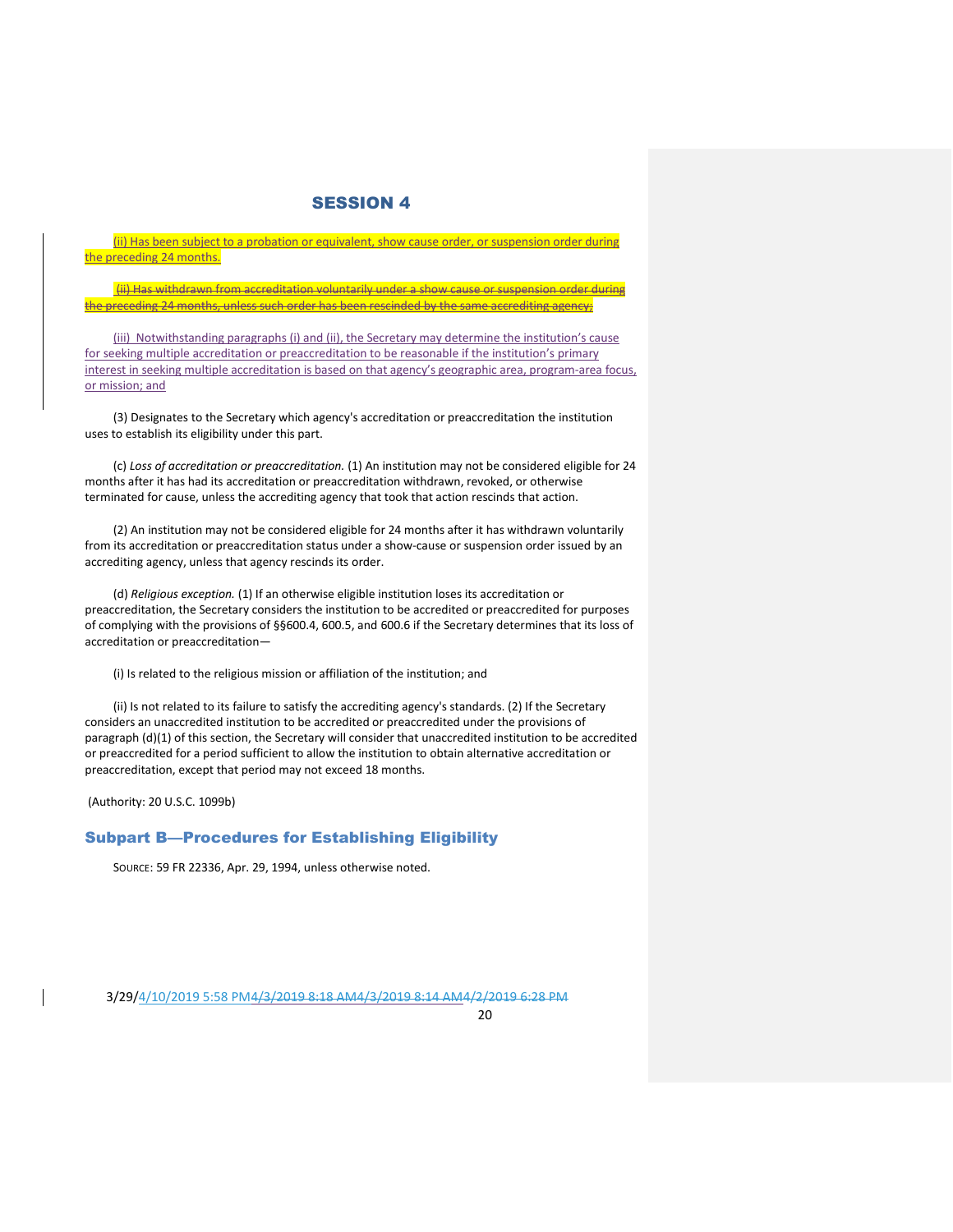## §600.20 Notice and application procedures for establishing, reestablishing, maintaining, or expanding institutional eligibility and certification.

(a) *Initial eligibility application.* (1) An institution that wishes to establish its eligibility to participate in any HEA program must submit an application to the Secretary for a determination that it qualifies as an eligible institution under this part. The Secretary must ensure prompt action is taken by the Department on any materially complete application required under this section.

(2) If the institution also wishes to be certified to participate in the title IV, HEA programs, it must indicate that intent on the application, and submit all the documentation indicated on the application to enable the Secretary to determine that it satisfies the relevant certification requirements contained in 34 CFR part 668, subparts B and L.

(3) A freestanding foreign graduate medical school, or a foreign institution that includes a foreign graduate medical school, must include in its application to participate—

(i)(A) A list of all medical school educational sites and where they are located, including all sites at which its students receive clinical training, except those clinical training sites that are not used regularly, but instead are chosen by individual students who take no more than two electives at the location for no more than a total of eight weeks; and

(B) The type of clinical training (core, required clinical rotation, not required clinical rotation) offered at each site listed on the application in accordance with paragraph (a)(3)(i)(A) of this section; and

(ii) Whether the school offers—

(A) Only post-baccalaureate/equivalent medical programs, as defined in §600.52;

(B) Other types of programs that lead to employment as a doctor of osteopathic medicine or doctor of medicine; or

(C) Both; and

(iii) Copies of the formal affiliation agreements with hospitals or clinics providing all or a portion of a clinical training program required under §600.55(e)(1).

(b) *Reapplication.* (1) A currently designated eligible institution that is not participating in the title IV, HEA programs must apply to the Secretary for a determination that the institution continues to meet the requirements in this part if the Secretary requests the institution to reapply. If the institution wisheschooses to be certified to participate in the title IV, HEA programs, it must submit an application to the Secretary and must submit all the supporting documentation indicated on the application to enable the Secretary to determine that it satisfies the relevant certification requirements contained in subparts B and L of 34 CFR part 668.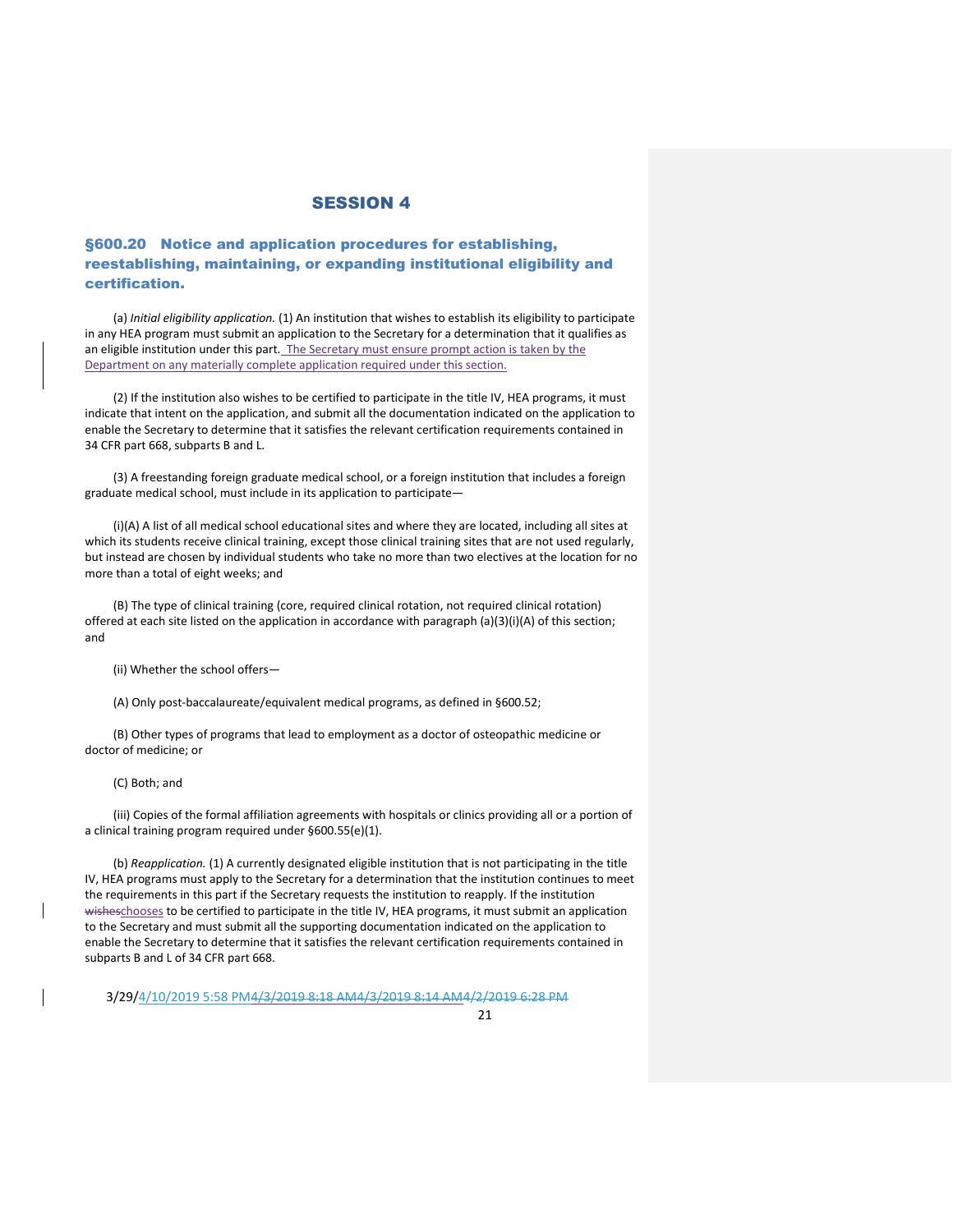$(2)$ (i) A currently designated eligible institution that participates in the title IV, HEA programs must apply to the Secretary for a determination that the institution continues to meet the requirements in this part and in 34 CFR part 668 if the institution wisheschooses to-

 $H(A)$  Continue to participate in the title IV, HEA programs beyond the scheduled expiration of the institution's current eligibility and certification designation;

(ii(B) Reestablish eligibility and certification as a private nonprofit, private for-profit, or public institution following a change in ownership that results in a change in control as described in §600.31; or

 $\frac{\text{iii}}{\text{C}}$  Reestablish eligibility and certification after the institution changes its status as a proprietary, nonprofit, or public institution.

(ii) The Secretary must ensure prompt action is taken by the Department on any materially complete application required under 600.20(a)(2)(i).

(3) A freestanding foreign graduate medical school, or a foreign institution that includes a foreign graduate medical school, must include in its reapplication to participate—

(i)(A) A list of all of the foreign graduate medical school's educational sites and where they are located, including all sites at which its students receive clinical training, except those clinical training sites that are not used regularly, but instead are chosen by individual students who take no more than two electives at the location for no more than a total of eight weeks; and

(B) The type of clinical training (core, required clinical rotation, not required clinical rotation) offered at each site listed on the application in accordance with paragraph (b)(3)(i)(A) of this section; and

(ii) Whether the school offers—

(A) Only post-baccalaureate/equivalent medical programs, as defined in §600.52;

(B) Other types of programs that lead to employment as a doctor of osteopathic medicine or doctor of medicine; or

(C) Both; and

(iii) Copies of the formal affiliation agreements with hospitals or clinics providing all or a portion of a clinical training program required under §600.55(e)(1).

(c) *Application to expand eligibility.* A currently designated eligible institution that wishes to expand the scope of its eligibility and certification and disburse title IV, HEA Program funds to students enrolled in that expanded scope must apply to the Secretary and wait for approval to-

(1) Add an educational program or a location at which the institution offers or will offer 50 percent or more of an educational program if one of the following conditions applies, otherwise it must report to the Secretary under §600.21: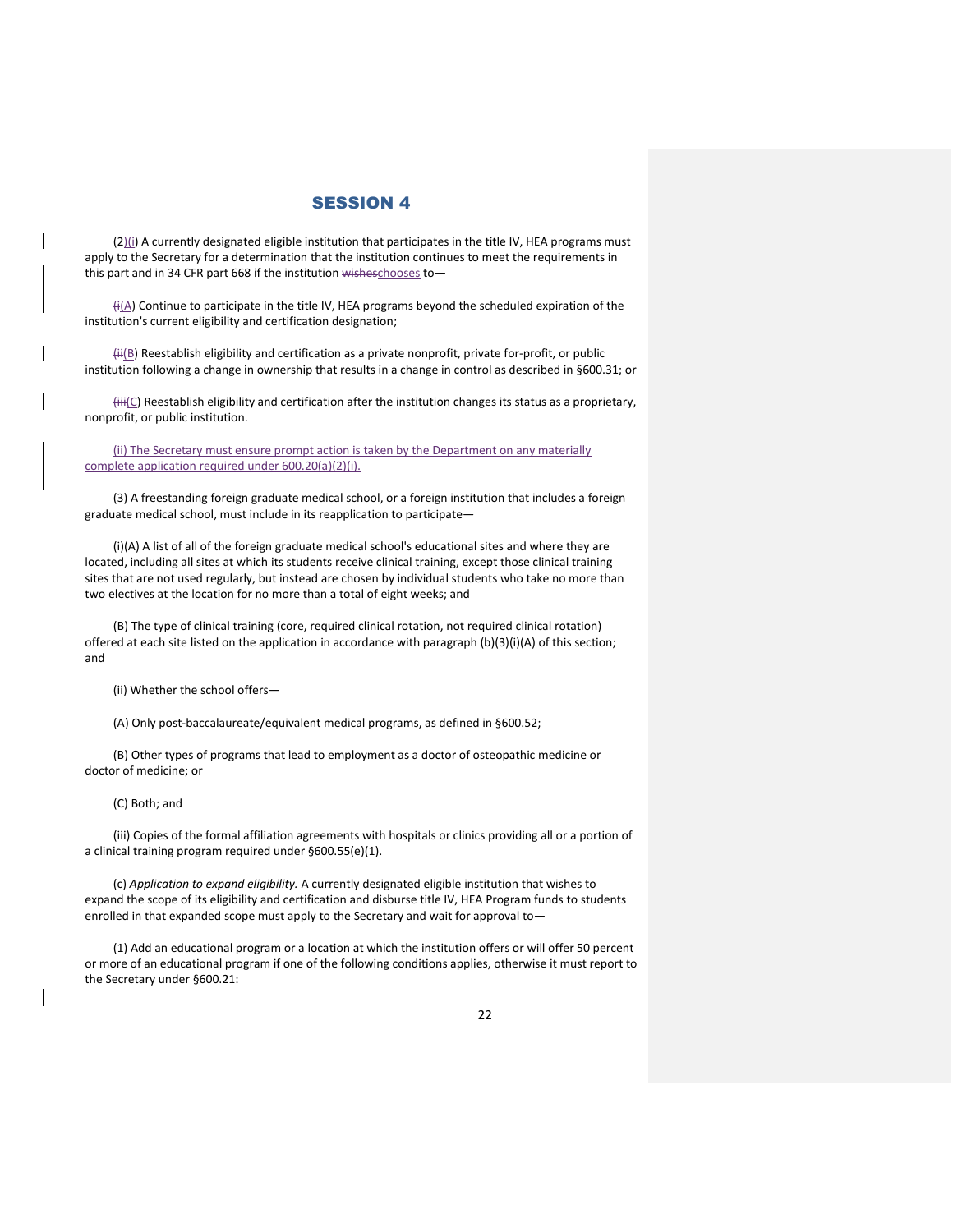(i) The institution participates in the title IV, HEA programs under a provisional certification, as provided in 34 CFR 668.13.

(ii) The institution receives title IV, HEA program funds under the reimbursement or cash monitoring payment method, as provided in 34 CFR part 668, subpart K.

(iii) The institution acquires the assets of another institution that provided educational programs at that location during the preceding year and participated in the title IV, HEA programs during that year.

(iv) The institution would be subject to a loss of eligibility under 34 CFR 668.188 if it adds that location.

(v) The Secretary notifies, or has notified, the institution that it must apply for approval of an additional educational program or a location under §600.10(c).

(2) Increase its level of program offering (e.g., adding graduate degree programs when it previously offered only baccalaureate degree programs);

(3) Add an educational program if the institution is required to apply to the Secretary for approval under §600.10(c);

(4) Add a branch campus at a location that is not currently included in the institution's eligibility and certification designation;

(5) For a freestanding foreign graduate medical school, or a foreign institution that includes a foreign graduate medical school, add a location that offers all or a portion of the foreign graduate medical school's core clinical training or required clinical rotations, except for those locations that are included in the accreditation of a medical program accredited by the Liaison Committee on Medical Education (LCME) or the American Osteopathic Association (AOA); or

(6) Convert an eligible location to a branch campus.

(d) *Notice and application.* (1) *Notice and application procedures.* (i) To satisfy the requirements of paragraphs (a), (b), and (c) of this section, an institution must notify the Secretary of its intent to offer an additional educational program, or provide an application to expand its eligibility, in a format prescribed by the Secretary and provide all the information and documentation requested by the Secretary to make a determination of its eligibility and certification.

(ii)(A) An institution that notifies the Secretary of its intent to offer an educational program under paragraph (c)(3) of this section must ensure that the Secretary receives the notice described in paragraph (d)(2) of this section at least 90 days before the first day of class of the educational program.

(B) An institution that submits a notice in accordance with paragraph (d)(1)(ii)(A) of this section is not required to obtain approval to offer the additional educational program unless the Secretary alerts the institution at least 30 days before the first day of class that the program must be approved for title IV, HEA program purposes. If the Secretary alerts the institution that the additional educational program must be approved, the Secretary will treat the notice provided about the additional educational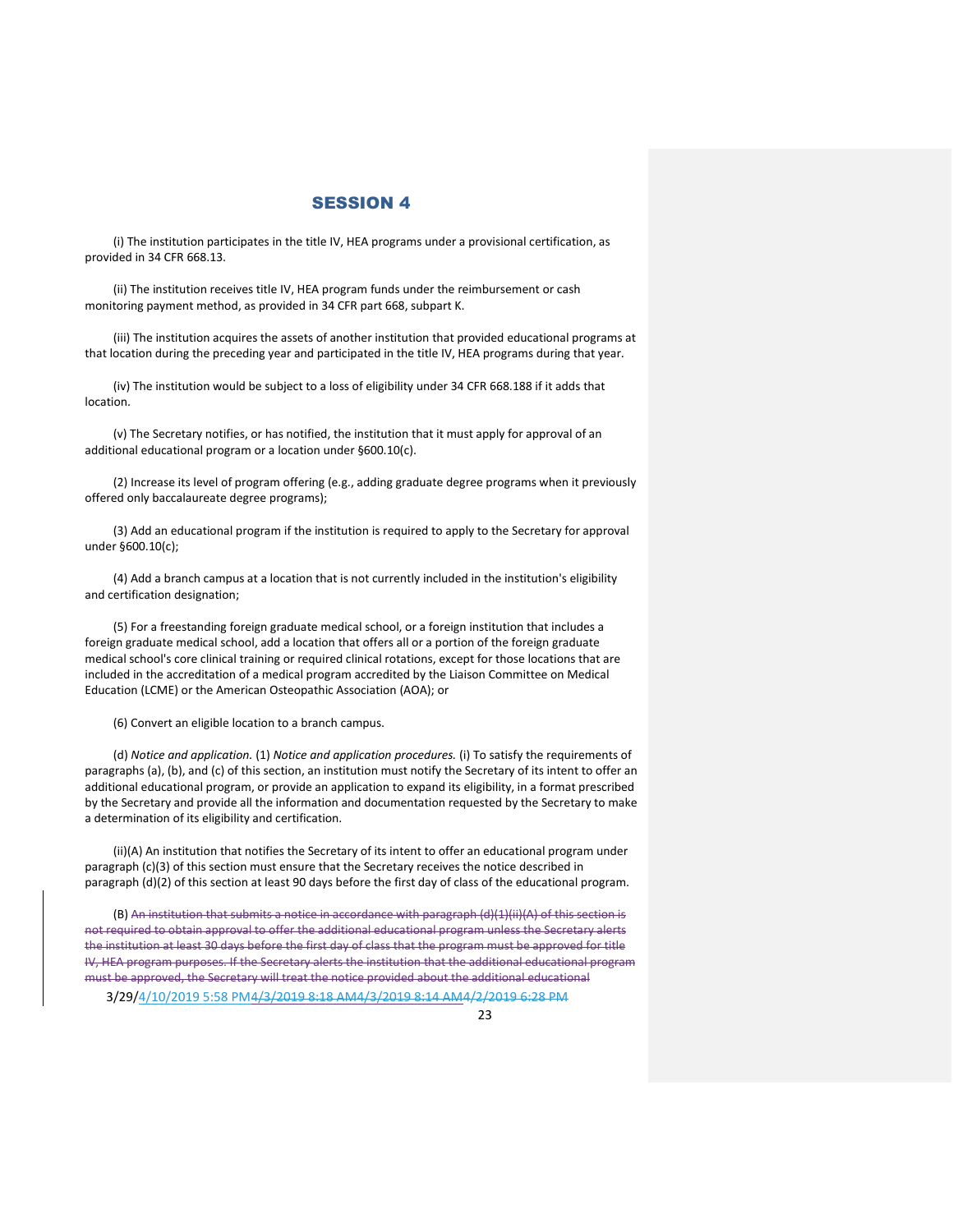program as an application for that program.(C) If an institution does not provide timely notice in accordance with paragraph (d)(1)(ii)(A) of this section, the institution must obtain approval of the additional educational program from the Secretary for title IV, HEA program purposes.

(DC) If an additional educational program is required to be approved by the Secretary for title IV, HEA program purposes under paragraph  $(d)(1)(ii)(B)$  of this section, the Secretary may grant approval, or request further information prior to making a determination of whether to approve or deny the additional educational program.

 $(E_D)$  When reviewing an application under paragraph (d)(1)(ii)(B) of this section, the Secretary will take into consideration the following:

(*1*) The institution's demonstrated financial responsibility and administrative capability in operating its existing programs.

(*2*) Whether the additional educational program is one of several new programs that will replace similar programs currently provided by the institution, as opposed to supplementing or expanding the current programs provided by the institution.

(*3*) Whether the number of additional educational programs being added is inconsistent with the institution's historic program offerings, growth, and operations.

(*4*) Whether the process and determination by the institution to offer an additional educational program that leads to gainful employment in a recognized occupation is sufficient.

(F(E)(*1*) If the Secretary denies an application from an institution to offer an additional educational program, the denial will be based on the factors described in paragraphs (d)(1)(ii)(E)(2), (3), and (4) of this section, and the Secretary will explain in the denial how the institution failed to demonstrate that the program is likely to lead to gainful employment in a recognized occupation.

(*2*) If the Secretary denies the institution's application to add an additional educational program, the Secretary will permit the institution to respond to the reasons for the denial and request reconsideration of the denial.

(2) *Notice format.* An institution that notifies the Secretary of its intent to offer an additional educational program under paragraph (c)(3) of this section must at a minimum-

(i) Describe in the notice how the institution determined the need for the program and how the program was designed to meet local market needs, or for an online program, regional or national market needs. This description must contain any wage analysis the institution may have performed, including any consideration of Bureau of Labor Statistics data related to the program;

(ii) Describe in the notice how the program was reviewed or approved by, or developed in conjunction with, business advisory committees, program integrity boards, public or private oversight or regulatory agencies, and businesses that would likely employ graduates of the program;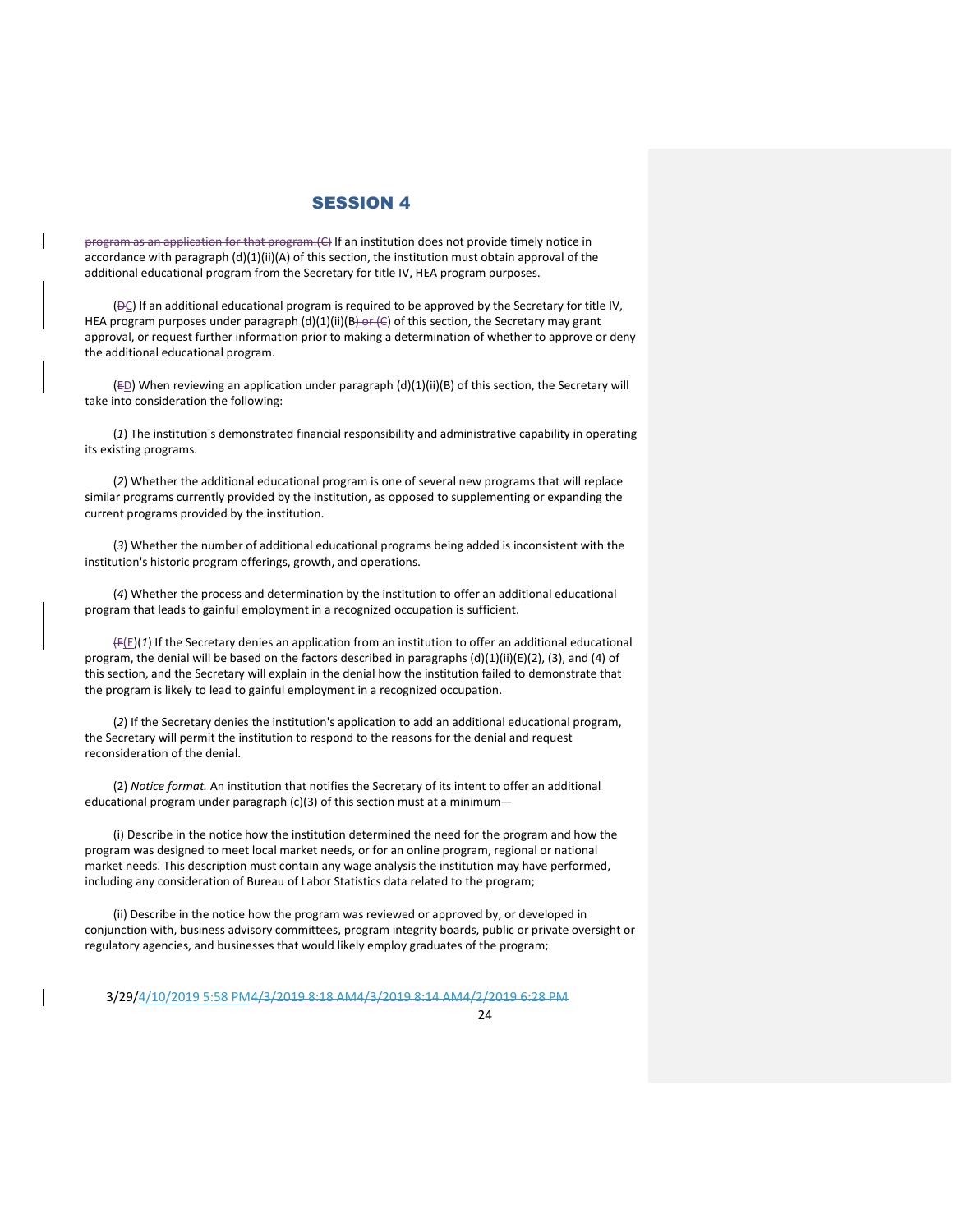(iii) Submit documentation that the program has been approved by its accrediting agency or is otherwise included in the institution's accreditation by its accrediting agency, or comparable documentation if the institution is a public postsecondary vocational institution approved by a recognized State agency for the approval of public postsecondary vocational education in lieu of accreditation; and

(iv) Provide the date of the first day of class of the new program.

(e) *Secretary's response to applications.* (1) If the Secretary receives an application under paragraph (a) or (b)(1) of this section, the Secretary notifies the institution—

(i) Whether the applicant institution qualifies in whole or in part as an eligible institution under the appropriate provisions in §§600.4 through 600.7; and

(ii) Of the locations and educational programs that qualify as the eligible institution if only a portion of the applicant qualifies as an eligible institution;

(2) If the Secretary receives an application under paragraphs (a) or (b) of this section and that institution applies to participate in the title IV, HEA programs, the Secretary notifies the institution—

(i) Whether the institution is certified to participate in those programs;

(ii) Of the title IV, HEA programs in which it is eligible to participate;

(iii) Of the title IV, HEA programs in which it is eligible to apply for funds;

(iv) Of the effective date of its eligibility to participate in those programs; and

(v) Of the conditions under which it may participate in those programs;

(3) If the Secretary receives an application under paragraph (b)(2) of this section, the Secretary notifies the institution whether it continues to be certified, or whether it reestablished its eligibility and certification to participate in the title IV, HEA programs and the scope of such approval.

(4) If the Secretary receives an application under paragraph (c)(1) of this section for an additional location, the Secretary notifies the institution whether the location is eligible or ineligible to participate in the title IV, HEA programs, and the date of eligibility if the location is determined eligible;

(5) If the Secretary receives an application under paragraph (c)(2) of this section for an increase in the level of program offering, or for an additional educational program under paragraph (c)(3) of this section, the Secretary notifies the institution whether the program qualifies as an eligible program, and if the program qualifies, the date of eligibility; and

(6) If the Secretary receives an application under paragraphs (c)(4) or (c)(5) of this section to have a branch campus certified to participate in the title IV, HEA programs as a branch campus, the Secretary notifies the institution whether that branch campus is certified to participate and the date that the branch campus is eligible to begin participation.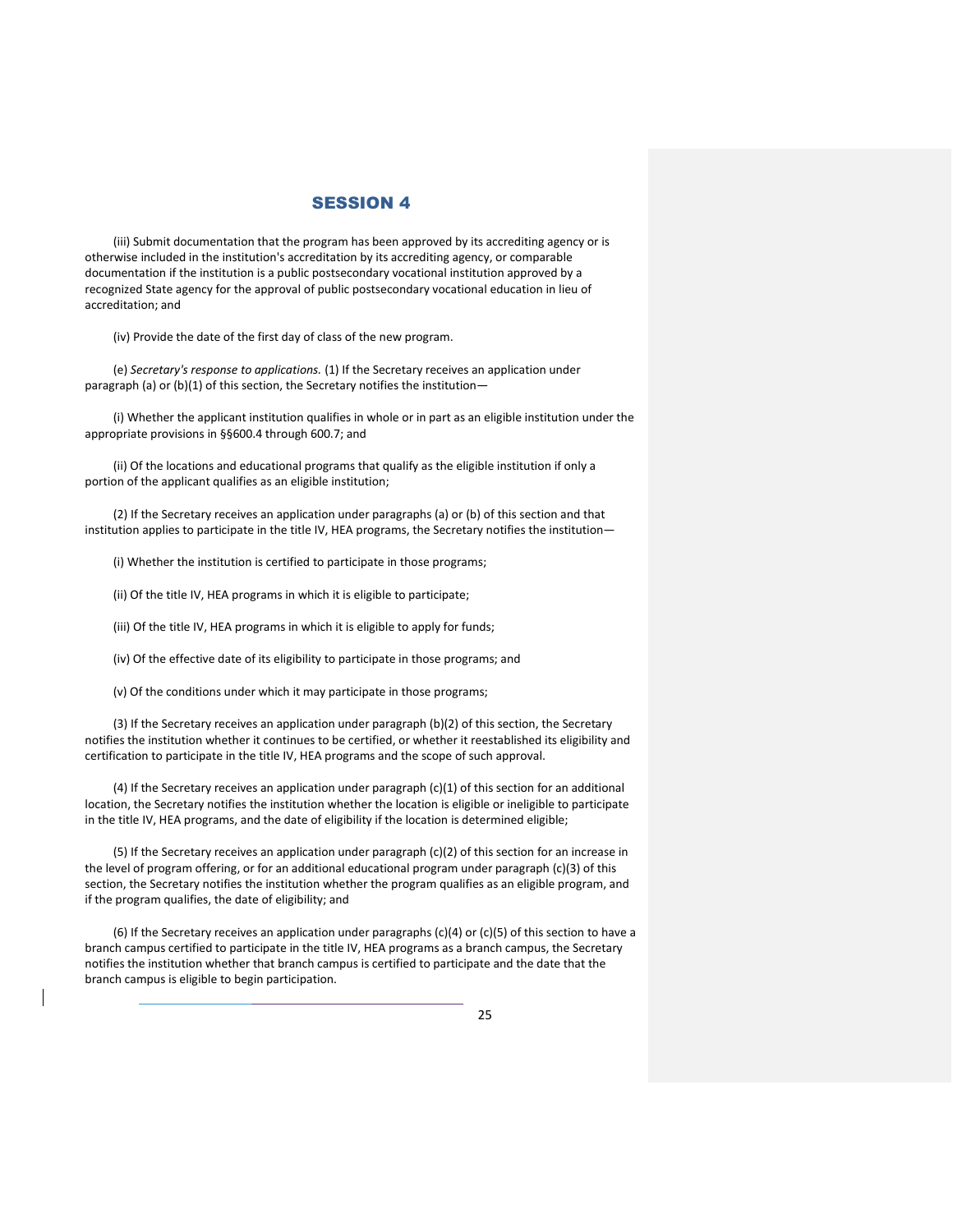\*\*\*

j

Approved by the Office of Management and Budget under control number 1845-0012)

(Authority: 20 U.S.C. 1001, 1002, 1088, 1094, and 1099c)

[65 FR 65671, Nov. 1, 2000, as amended at 75 FR 66677, Oct. 29, 2010; 75 FR 67192, Nov. 1, 2010; 79 FR 65006, Oct. 31, 2014]

#### §600.21 Updating application information**<sup>3</sup>** .

(a) *Reporting requirements.* Except as provided in paragraph (b) of this section, an eligible institution must report to the Secretary in a manner prescribed by the Secretary no later than 10 days after the change occurs, of any change in the following:

(1) Its name, the name of a branch, or the name of a previously reported location.

(2) Its address, the address of a branch, or the address of a previously reported location.

(3) Its establishment of an accredited and licensed additional location at which it offers or will offer 50 percent or more of an educational program if the institution wants to disburse title IV, HEA program funds to students enrolled at that location, under the provisions in paragraph (d) of this section.

(4) Except as provided in 34 CFR 668.10, the way it measures program length (*e.g.,* from clock hours to credit hours, or from semester hours to quarter hours).

(5) A decrease in the level of program offering (*e.g.* the institution drops its graduate programs).

(6) A person's ability to affect substantially the actions of the institution if that person did not previously have this ability. The Secretary considers a person to have this ability if the person—

(i) Holds alone or together with another member or members of his or her family, at least a 25 percent "ownership interest" in the institution as defined in §600.31(b);

(ii) Represents or holds, either alone or together with other persons, under a voting trust, power of attorney, proxy, or similar agreement at least a 25 percent "ownership interest" in the institution, as defined in §600.31(b); or

(iii) Is a general partner, the chief executive officer, or chief financial officer of the institution.

(7) The individual the institution designates under 34 CFR 668.16(b)(1) as its title IV, HEA Program administrator.

<sup>&</sup>lt;sup>3</sup> The Department proposed to revise the paragraph (a)(11) introductory text in section 600.21 to read "For any program that is required to provide training that prepares a student for gainful employment in a recognized occupation—" in the Program Integrity: Gainful Employment NPRM. See 83 FR 40167 (August 14, 2018).

<sup>3/29/4/10/2019 5:58</sup> PM4/3/2019 8:18 AM4/3/2019 8:14 AM4/2/2019 6:28 PM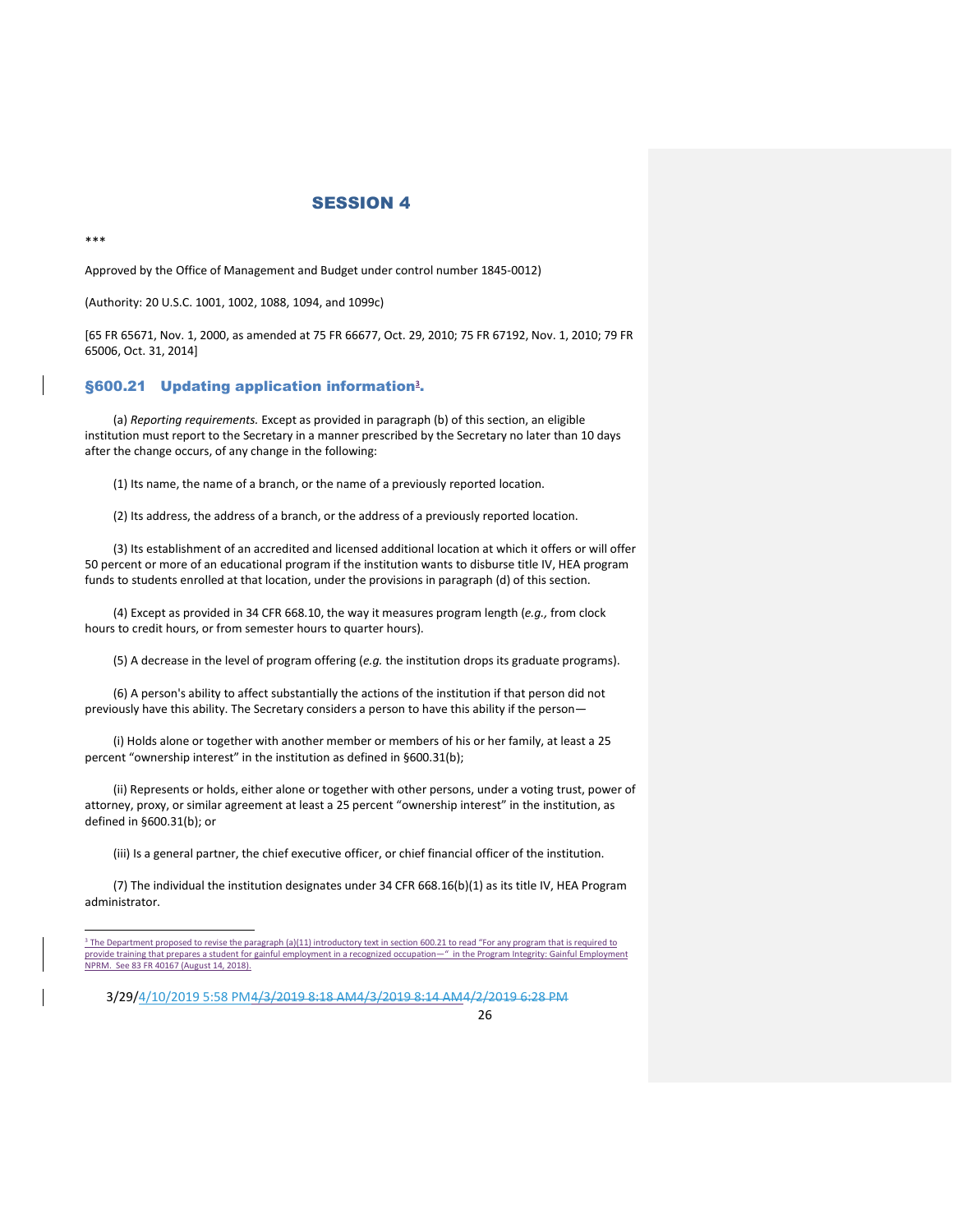(8) The closure of a branch campus or additional location that the institution was required to report to the Secretary.

(9) The governance of a public institution.

(10) For a freestanding foreign graduate medical school, or a foreign institution that includes a foreign graduate medical school, the school adds a location that offers all or a portion of the school's clinical rotations that are not required, except for those that are included in the accreditation of a medical program accredited by the Liaison Committee on Medical Education (LCME) or the American Osteopathic Association (AOA), or that are not used regularly, but instead are chosen by individual students who take no more than two electives at the location for no more than a total of eight weeks.

(11) For any gainful employment program under 34 CFR part 668, subpart Q—

(i) Establishing the eligibility or reestablishing the eligibility of the program;

(ii) Discontinuing the program's eligibility under 34 CFR 668.410;

(iii) Ceasing to provide the program for at least 12 consecutive months;

(iv) Losing program eligibility under §600.40;

(v) Changing the program's name, CIP code, as defined in 34 CFR 668.402, or credential level; or

(vi) Updating the certification pursuant to §668.414(b).

(12) Its addition of a second or subsequent direct assessment program.

(13) Its establishment of a written arrangement for an ineligible institution or organization to provide more than 25 percent of a program pursuant to §668.5(c).

\*\*\*

(Approved by the Office of Management and Budget under control number 1845-0012)

(Authority: 20 U.S.C. 1094, 1099b)

[65 FR 65673, Nov. 1, 2000, as amended at 67 FR 67070, Nov. 1, 2002; 71 FR 45692, Aug. 9, 2006; 75 FR 67193, Nov. 1, 2010; 79 FR 65006, Oct. 31, 2014]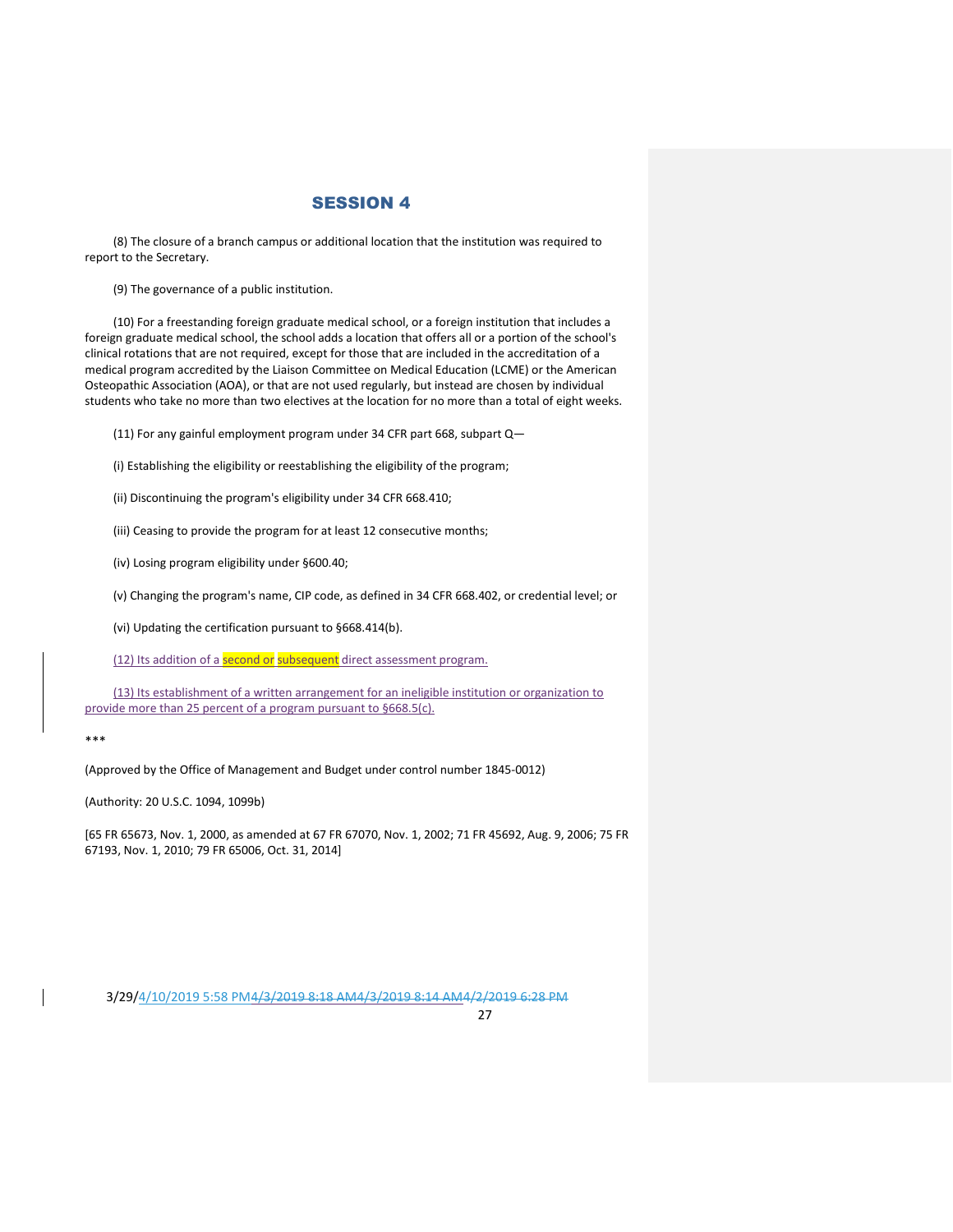#### Subpart C—Maintaining Eligibility

#### §600.30 [Reserved]

### §600.31 Change in ownership resulting in a change in control for private nonprofit, private for-profit and public institutions.

(a)(1) Except as provided in paragraph (a)(2) of this section, a private nonprofit, private for-profit, or public institution that undergoes a change in ownership that results in a change in control ceases to qualify as an eligible institution upon the change in ownership and control. A change in ownership that results in a change in control includes any change by which a person who has or thereby acquires an ownership interest in the entity that owns the institution or the parent corporation of that entity, acquires or loses the ability to control the institution.

(2) If a private nonprofit, private for-profit, or public institution has undergone a change in ownership that results in a change in control, the Secretary may, under the provisions of §600.20(g) and (h), continue the institution's participation in the title IV, HEA programs on a provisional basis, provided that the institution submits, under the provisions of §600.20(g), a materially complete application—

(i) No later than 10 business days after the change occurs; or

(ii) For an institution owned by a publicly-traded corporation, no later than 10 business days after the institution knew, or should have known of the change based upon SEC filings, that the change occurred.

(3) In order to reestablish eligibility and to resume participation in the title IV, HEA programs, the institution must demonstrate to the Secretary that after the change in ownership and control—

(i) The institution satisfies all the applicable requirements contained in §§600.4, 600.5, and 600.6, except that if the institution is a proprietary institution of higher education or postsecondary vocational institution, it need not have been in existence for two years before seeking eligibility; and

(ii) The institution qualifies to be certified to participate under 34 CFR part 668, subpart B.

(b) Definitions. The following definitions apply to terms used in this section:

*Closely-held corporation.* Closely-held corporation (including the term close corporation) means—

(1) A corporation that qualifies under the law of the State of its incorporation or organization as a closely-held corporation; or

(2) If the State of incorporation or organization has no definition of closely-held corporation, a corporation the stock of which—

(i) Is held by no more than 30 persons; and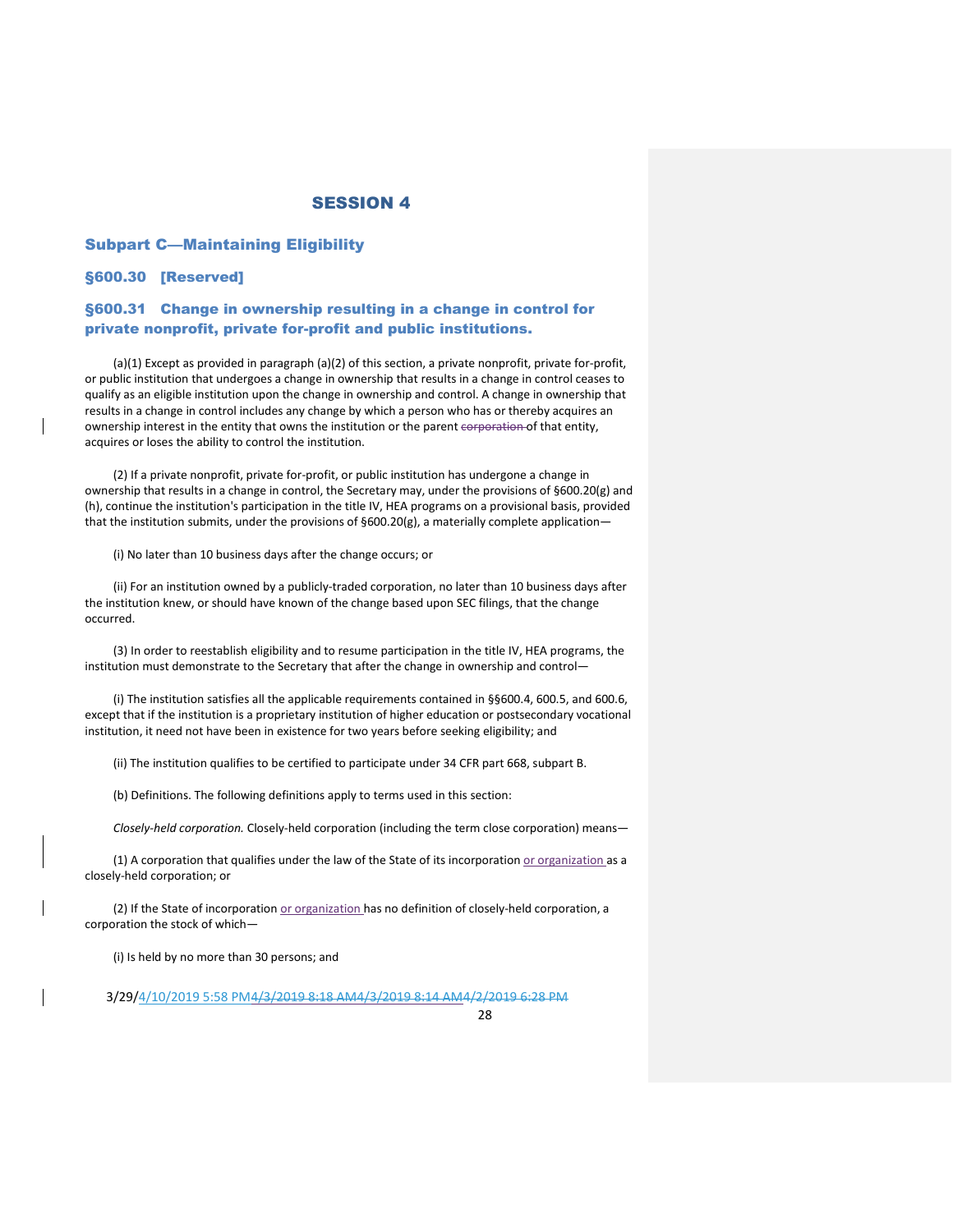(ii) Has not been and is not planned to be publicly offered.

*Control.* Control (including the terms controlling, controlled by and under common control with) means the possession, direct or indirect, of the power to direct or cause the direction of the management and policies of a person, whether through the ownership of voting securities, by contract, or otherwise.

*Ownership or ownership interest.* (1) Ownership or ownership interest means a legal or beneficial interest in an institution or its corporate parent, or a right to share in the profits derived from the operation of an institution or its corporate parent.

(2) Ownership or ownership interest does not include an ownership interest held by—

(i) A mutual fund that is regularly and publicly traded;

(ii) A U.S. institutional investor, as defined in 17 CFR 240.15a-6(b)(7);

(iii) A profit-sharing plan of the institution or its corporate parent, provided that all full-time permanent employees of the institution or corporate parent are included in the plan; or

(iv) An Employee Stock Ownership Plan (ESOP).

Parent. The parent or parent corporation of a specified corporationentity is the corporation or partnershipentity that controls the specified corporationentity directly or indirectly through one or more intermediaries.

Person. Person includes a legal entity or a natural person (corporation or partnership) or an individual.

*Wholly-owned subsidiary.* A wholly-owned subsidiary is one substantially all of whose outstanding voting securities are owned by its parent together with the parent's Stock Ownership Plan (ESOP).

(c) *Standards for identifying changes of ownership and control*—(1) *Closely-held corporation.* A change in ownership and control occurs when—

(i) A person acquires more than 50 percent of the total outstanding voting stock of the corporation;

(ii) A person who holds an ownership interest in the corporation acquires control of more than 50 percent of the outstanding voting stock of the corporation; or

(iii) A person who holds or controls 50 percent or more of the total outstanding stock of the corporation ceases to hold or control that proportion of the stock of the corporation.

(2) *Publicly traded corporations required to be registered with the Securities and Exchange Commission (SEC).* A change in ownership and control occurs when—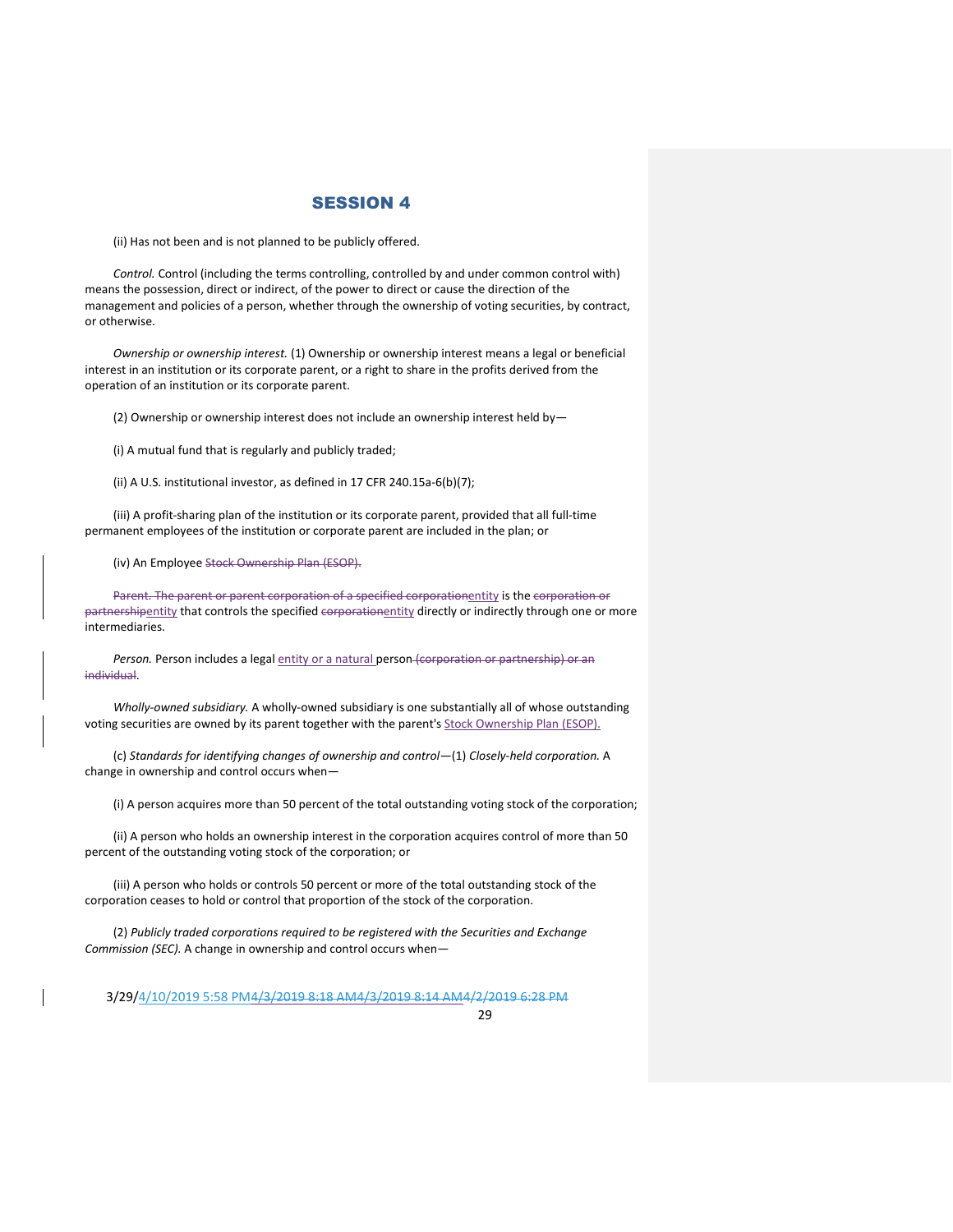(i) A person acquires such ownership and control of the corporation so that the corporation is required to file a Form 8K with the SEC notifying that agency of the change in control; or

(ii) (A) A person who is a controlling shareholder of the corporation ceases to be a controlling shareholder. A controlling shareholder is a shareholder who holds or controls through agreement both 25 percent or more of the total outstanding voting stock of the corporation and more shares of voting stock than any other shareholder. A controlling shareholder for this purpose does not include a shareholder whose sole stock ownership is held as a U.S. institutional investor, as defined in 17 CFR 240.15a-6(b)(7), held in mutual funds, held through a profit-sharing plan, or held in an Employee Stock Ownership Plan (ESOP).

(B) When a change of ownership occurs as a result of paragraph (c)(2)(ii)(A) of this section, the institution may submit its most recent quarterly financial statement as filed with the SEC, along with copies of all other SEC filings made after the close of the fiscal year for which a compliance audit has been submitted to the Department of Education, instead of the "same day" balance sheet.

(C) If a publicly-traded institution is provisionally certified due to a change in ownership under paragraph (c)(2)(ii) of this section, and that institution experiences another change of ownership under paragraph (c)(2)(ii) of this section, an approval of the subsequent change in ownership does not extend the original expiration date for the provisional certification provided that any current controlling shareholder was listed on the change of ownership application for which the original provisional approval was granted.

(3) *Other* corporations.*entities.* The term "other entities" includes limited liability companies, limited liability partnerships, limited partnerships, and similar types of legal entities. A change in ownership and control of a corporationan entity that is neither closely-held nor required to be registered with the SEC occurs when—

(i) A person who has or acquires an ownership interest acquires both control of at least 25 percent of the total outstanding voting stock of the corporation and control of the corporation; or

(ii) A person who holds both ownership or control of at least 25 percent of the total outstanding voting stock of the corporation and control of the corporation, ceases to own or control that proportion of the stock of the corporation, or to control the corporation; or.

(iii) For a membership corporation, a person who is or becomes a member acquires or loses control of 25 percent of the voting interests of the corporation and control of the corporation.

(4) Partnership *General partnership or sole proprietorship.* A change in ownership and control occurs when a person who has or acquires an ownership interest acquires or loses control as described in this section.

(5) Parent corporation. *Wholly-owned subsidiary.* An institutionentity that is a wholly-owned subsidiary changes ownership and control when theits parent corporationentity changes ownership and control as described in this section.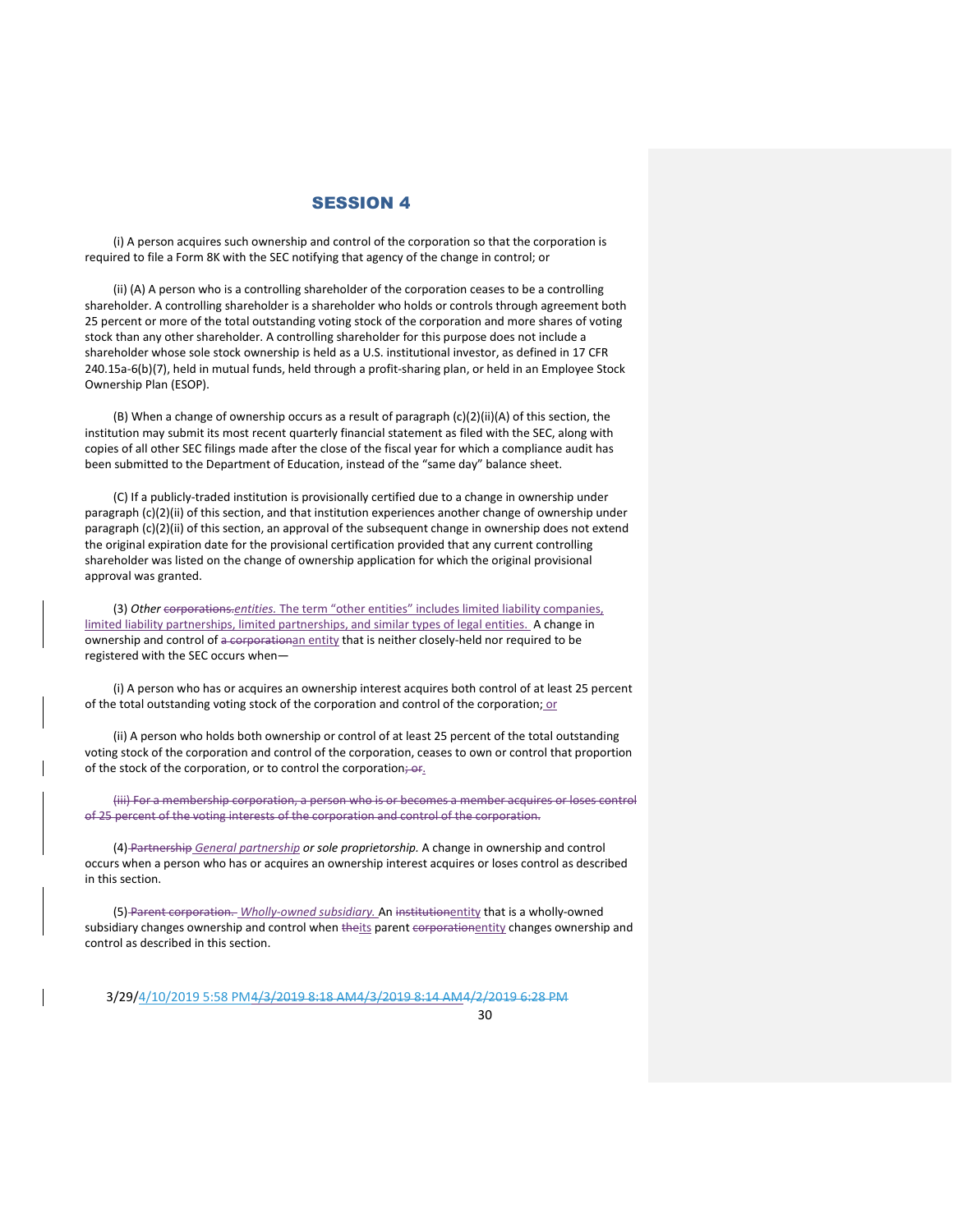(6) *Nonprofit institution.* A nonprofit institution changes ownership and control when a change takes place that is described in paragraph (d) of this section.

(7) *Public institution.* The Secretary does not consider that a public institution undergoes a change in ownership that results in a change of control if there is a change in governance and the institution after the change remains a public institution, provided—

(i) The new governing authority is in the same State as included in the institution's program participation agreement; and

(ii) The new governing authority has acknowledged the public institution's continued responsibilities under its program participation agreement.

(d) *Covered transactions.* For the purposes of this section, a change in ownership of an institution that results in a change of control may include, but is not limited to—

(1) The sale of the institution;

(2) The transfer of the controlling interest of stock of the institution or its parent corporation;

(3) The merger of two or more eligible institutions;

(4) The division of one institution into two or more institutions;

(5) The transfer of the liabilities of an institution to its parent corporation;

(6) A transfer of assets that comprise a substantial portion of the educational business of the institution, except where the transfer consists exclusively in the granting of a security interest in those assets; or

(7) A change in status as a for-profit, nonprofit, or public institution.

(e) *Excluded transactions.* A change in ownership and control reported under §600.21 and otherwise subject to this section does not include a transfer of ownership and control of all or part of an owner's equity or partnership interest in an institution, the institution's parent corporation, or other legal entity that has signed the institution's Program Participation Agreement—

(1) From an owner to a "family member" of that owner as defined in §600.21(f); or

(2) Upon the retirement or death of the owner, to a person with an ownership interest in the institution who has been involved in management of the institution for at least two years preceding the transfer and who has established and retained the ownership interest for at least two years prior to the transfer.

(Approved by the Office of Management and Budget under control number 1845-0012)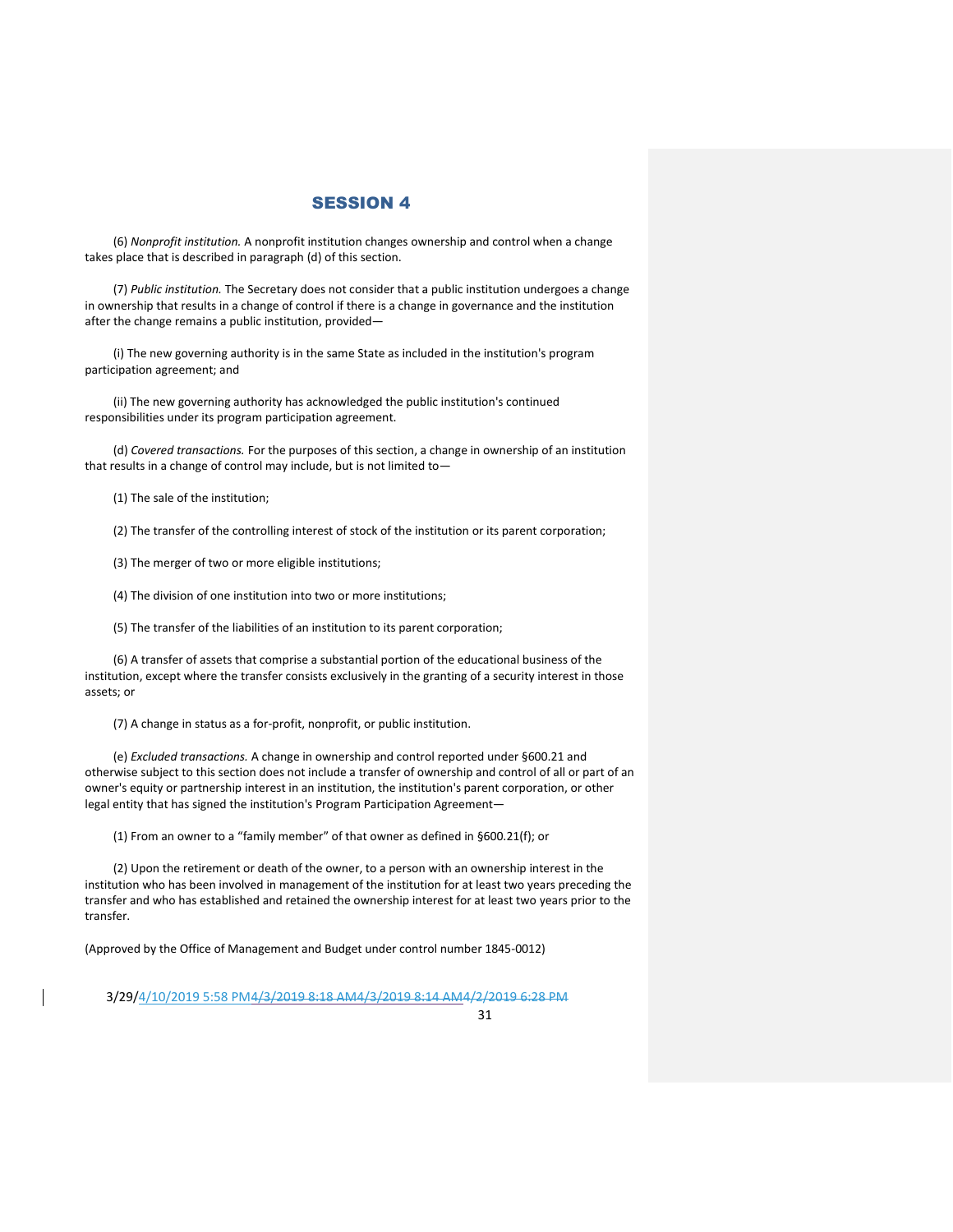(Authority: 20 U.S.C. 1099c)

[59 FR 22336, Apr. 29, 1994, as amended at 59 FR 47801, Sept. 19, 1994; 60 FR 33430, June 30, 1995; 64 FR 58616, Oct. 29, 1999; 65 FR 65673, Nov. 1, 2000; 67 FR 67070, Nov. 1, 2002]

#### §600.32 Eligibility of additional locations.

(a) Except as provided in paragraphs (b), (c), and (d) of this section, to qualify as an eligible location, an additional location of an eligible institution must satisfy the applicable requirements of this section and §§600.4, 600.5, 600.6, 600.8, and 600.10.

(b) To qualify as an eligible location, an additional location is not required to satisfy the two-year requirement of §§600.5(a)(7) or 600.6(a)(6), unless—

(1) The location was a facility of another institution that has closed or ceased to provide educational programs for a reason other than a normal vacation period or a natural disaster that directly affects the institution or the institution's students;

(2) The applicant institution acquired, either directly from the institution that closed or ceased to provide educational programs, or through an intermediary, the assets at the location; and

(3) The institution from which the applicant institution acquired the assets of the location—

(i) Owes a liability for a violation of an HEA program requirement; and

(ii) Is not making payments in accordance with an agreement to repay that liability.

(c) Notwithstanding paragraph (b) of this section, an additional location is not required to satisfy the two-year requirement of  $\S600.5(a)(7)$  or  $\S600.6(a)(6)$  if the applicant institution agrees—and the original institution are not related parties and there is no commonality of ownership, control, or management between the institutions, as described in 34 CFR 668.188(b) and 34 CFR 668.207(b) and the applicant institution agrees—

(1) To be liable for all improperly expended or unspent title IV, HEA program funds received during the current academic year and up to one academic year prior by the institution that has closed or ceased to provide educational programs;

(2) To be liable for all unpaid refunds owed to students who received title IV, HEA program funds during the current academic year and up to one academic year prior; and

(3) To abide by the policy of the institution that has closed or ceased to provide educational programs regarding refunds of institutional charges to students in effect before the date of the acquisition of the assets of the additional location for the students who were enrolled before that date.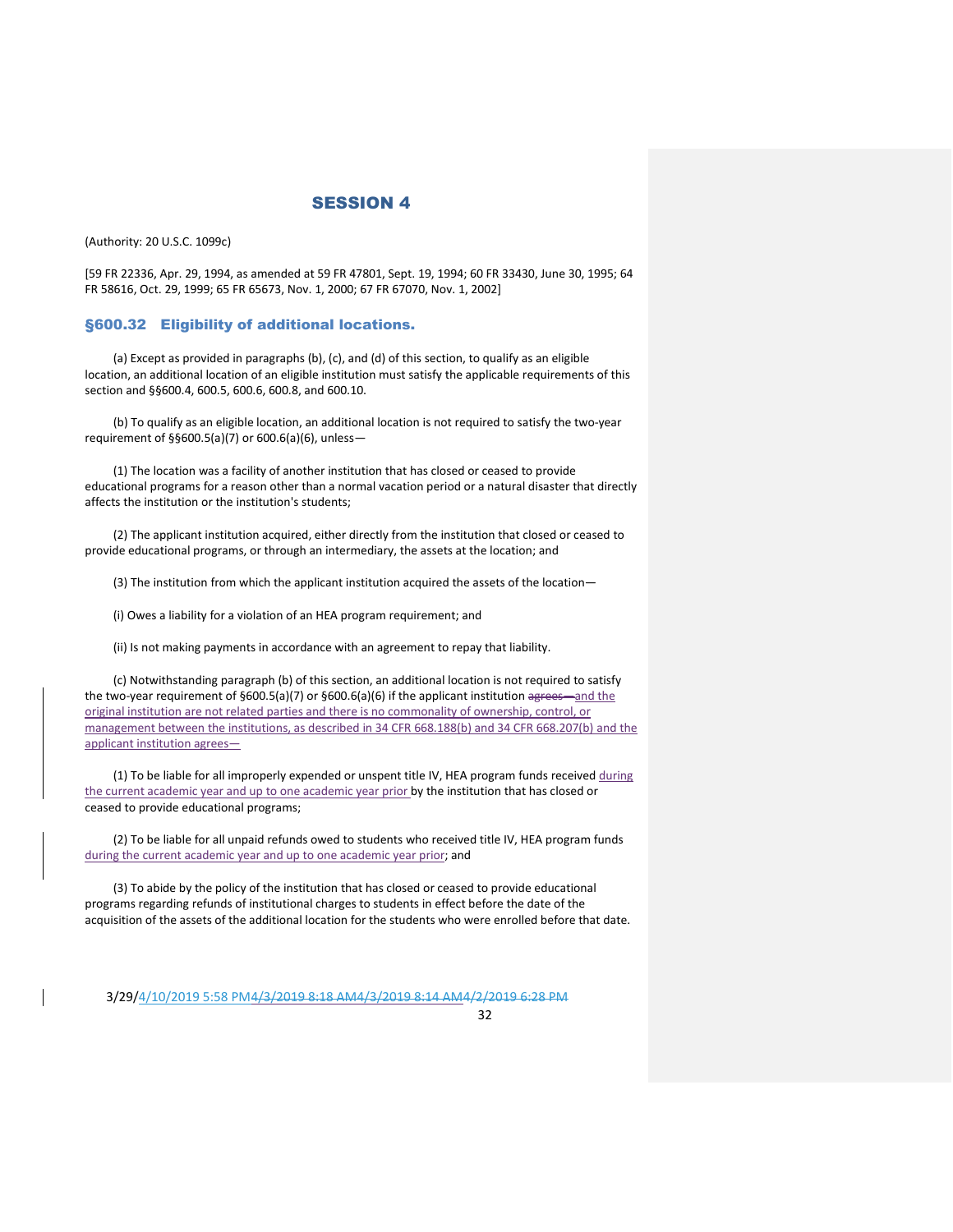$(d)(1)$  An institution that conducts a teach-out at a site of a closed institution or an institution engaged in a formal teach-out plan approved by the institution's accreditor may apply to have that site approved as an additional location if—

(i) The closed institution ceased operations or the closing institution is engaged in an orderly teachout plan and the Secretary has taken an action to limit, suspend, or terminate the institution's participation under §600.41 or subpart G of this part, or has taken an emergency action under 34 CFR 668.83;evaluated and approved that plan; and

(ii) The teach-out plan required under 34 CFR 668.14(b)(31) is approved by the closed  $or closing$ </u> institution's accrediting agency.

(2)(i) An institution that conducts a teach-out and is approved to add an additional location described in paragraph (d)(1) of this section—

(A) Does not have to meet the two-year in existence requirement of §600.5(a)(7) or §600.6(a)(6) for the additional location described in paragraph (d)(1) of this section;

(B) Is not responsible for any liabilities of the closed or closing institution as provided under paragraph (c)(1) and (c)(2) of this section if the institutions are not related parties and there is no commonality of ownership or management between the institutions, as described in 34 CFR 668.188(b) and 34 CFR 668.207(b); and

(C) Will not have the default rate of the closed institution included in the calculation of its default rate, as would otherwise be required under 34 CFR 668.184 and 34 CFR 668.203, if the institutions are not related parties and there is no commonality of ownership or management between the institutions, as described in 34 CFR 668.188(b) and 34 CFR 668.207(b).

(ii) As a condition for approving an additional location under paragraph (d)(1) of this section, the Secretary may require that payments from the institution conducting the teach-out to the owners or related parties of the closed institution, are used to satisfy any liabilities owed by the closed institution.

(e) For purposes of this section, an "additional location" is a location of an institution that was not designated as an eligible location in the eligibility notification provided to an institution under §600.21.

(Authority: 20 U.S.C. 1088, 1099c, 1141)

[59 FR 22336, Apr. 29, 1994, as amended at 74 FR 55933, Oct. 29, 2009]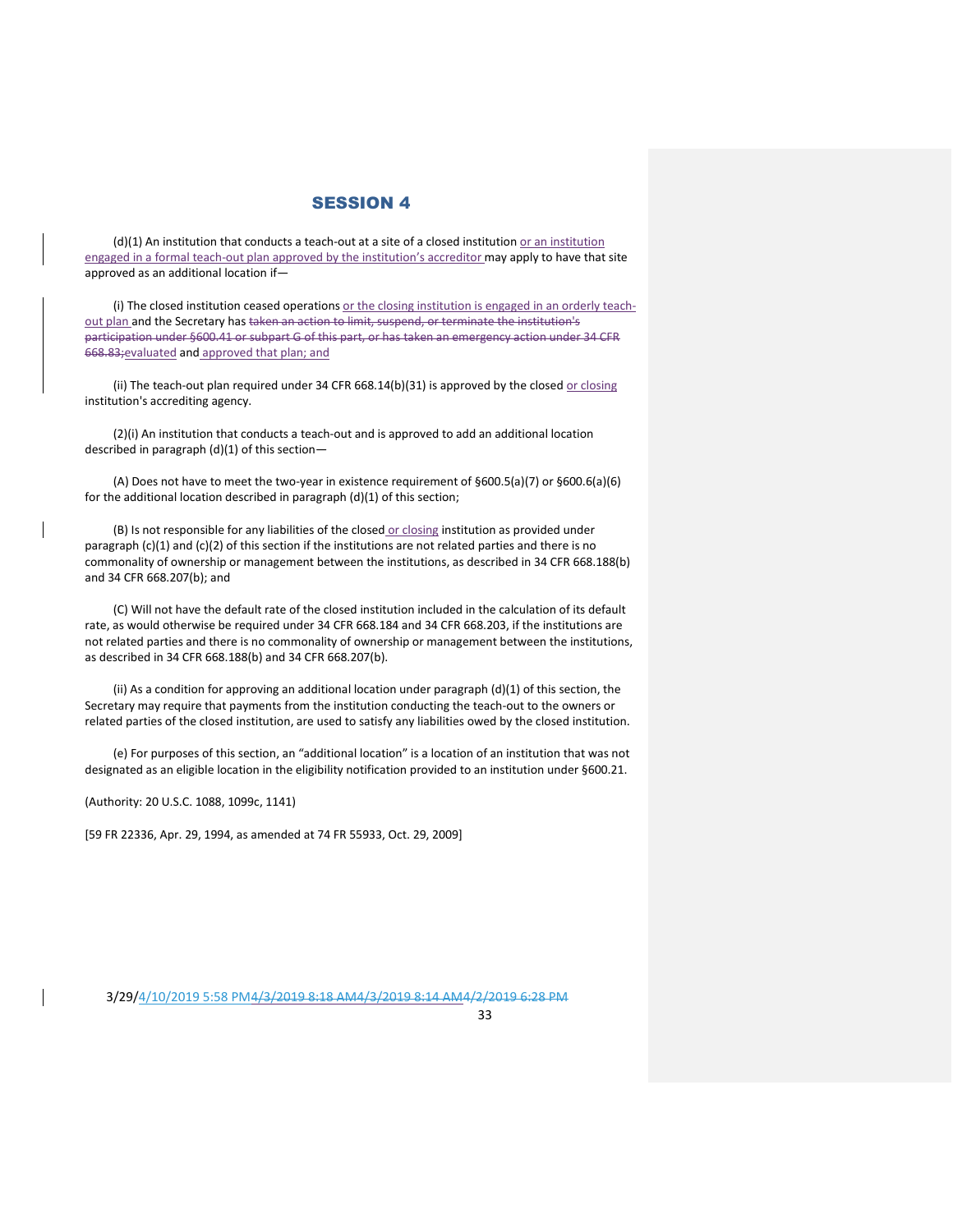Subpart D—Loss of Eligibilit[y](https://www.ecfr.gov/cgi-bin/text-idx?SID=6f30f56e818edacba81fd9cb84788ad9&mc=true&node=pt34.3.600&rgn=div5#_top)

§600.40 Loss of eligibility.

#### §600.41 Termination and emergency action proceedings.

(a) If the Secretary believes that a previously designated eligible institution as a whole, or at one or more of its locations, does not satisfy the statutory or regulatory requirements that define that institution as an eligible institution, the Secretary may—

(1) Terminate the institution's eligibility designation in whole or as to a particular location—

(i) Under the procedural provisions applicable to terminations contained in 34 CFR 668.81, 668.83, 668.86, 668.87, 668.88, 668.89, 668.90 (a)(1), (a)(4), and (c) through (f), and 668.91; or

(ii) Under a show-cause hearing, if the institution's loss of eligibility results from—

(A) Its previously qualifying as an eligible vocational school;

(B) Its previously qualifying as an eligible institution, notwithstanding its unaccredited status, under the transfer-of-credit alternative to accreditation (as that alternative existed in 20 U.S.C. 1085, 1088, and 1141(a)(5)(B) and §600.8 until July 23, 1992);

(C) Its loss of accreditation or preaccreditation;

 $\bigoplus$  (C) Its loss of legal authority to provide postsecondary education in the State in which it is physically located;

 $(E(D)$  Its violations of the provisions contained in §600.5(a)(8) or §600.7(a);

(F(E) Its permanently closing; or

(G(F) Its ceasing to provide educational programs for a reason other than a normal vacation period or a natural disaster that directly affects the institution, a particular location, or the students of the institution or location;

(2) Limit, under the provisions of 34 CFR 668.86, the authority of the institution to disburse, deliver, or cause the disbursement or delivery of funds under one or more title IV, HEA programs as otherwise provided under 34 CFR 668.26 for the benefit of students enrolled at the ineligible institution or location prior to the loss of eligibility of that institution or location; and

(3) Initiate an emergency action under the provisions contained in 34 CFR 668.83 with regard to the institution's participation in one or more title IV, HEA programs.

(b) If the Secretary believes that an educational program offered by an institution that was previously designated by the Secretary as an eligible institution under the HEA does not satisfy relevant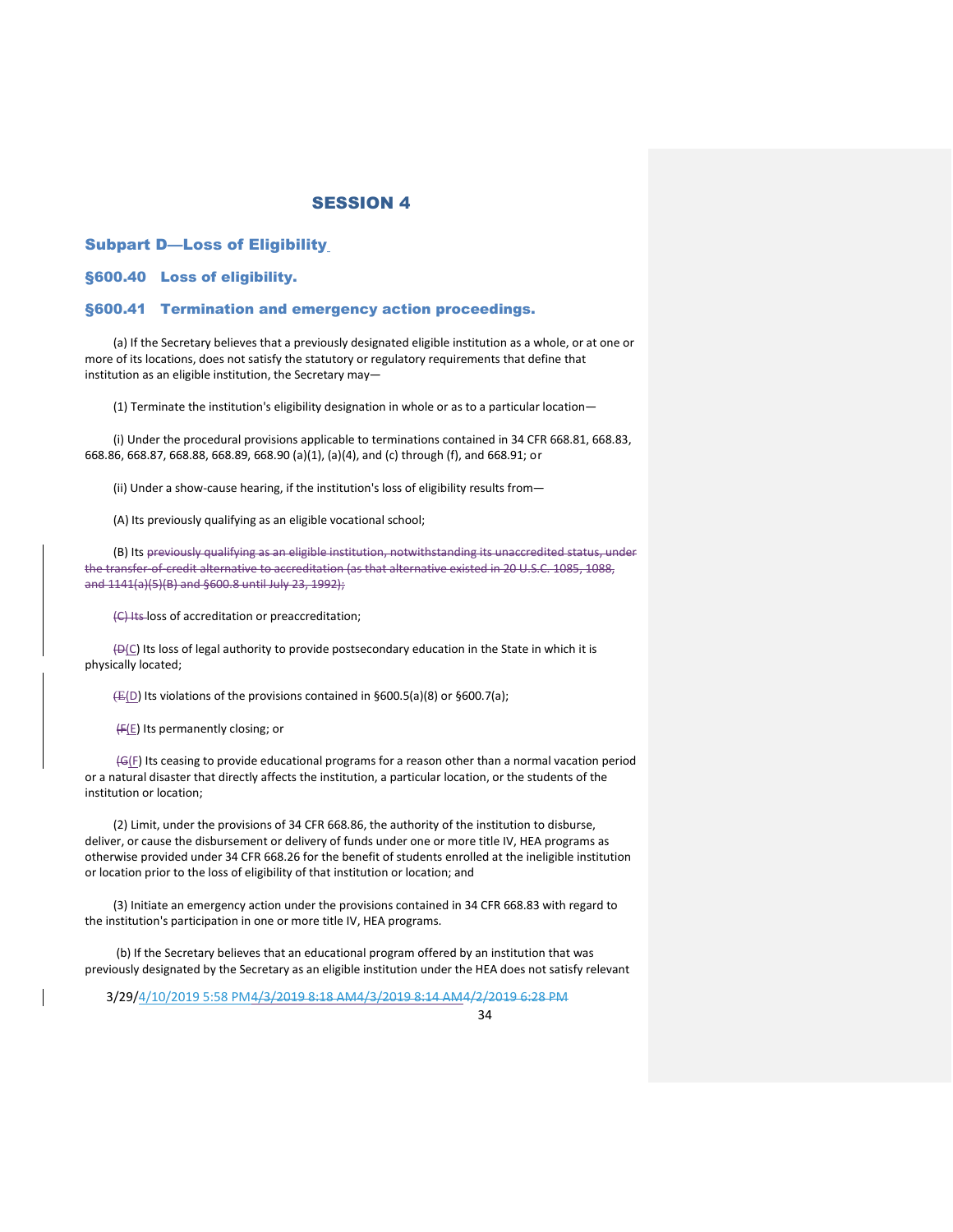statutory or regulatory requirements that define that educational program as part of an eligible institution, the Secretary may in accordance with the procedural provisions described in paragraph (a) of this section—

(1) Undertake to terminate that educational program's eligibility under one or more of the title IV, HEA programs under the procedural provisions applicable to terminations described in paragraph (a) of this section;

(2) Limit the institution's authority to deliver, disburse, or cause the delivery or disbursement of funds provided under that title IV, HEA program to students enrolled in that educational program, as otherwise provided in 34 CFR 668.26; and

(3) Initiate an emergency action under the provisions contained in 34 CFR 668.83 with regard to the institution's participation in one or more title IV, HEA programs with respect to students enrolled in that educational program.

(c)(1) An action to terminate and limit the eligibility of an institution as a whole or as to any of its locations or educational programs is initiated in accordance with 34 CFR 668.86(b) and becomes final 20 days after the Secretary notifies the institution of the proposed action, unless the designated department official receives by that date a request for a hearing or written material that demonstrates that the termination and limitation should not take place.

(2) Once a termination under this section becomes final, the termination is effective with respect to any commitment, delivery, or disbursement of funds provided under an applicable title IV, HEA program by the institution—

(i) Made to students enrolled in the ineligible institution, location, or educational program; and

(ii) Made on or after the date of the act or omission that caused the loss of eligibility as to the institution, location, or educational program.

(3) Once a limitation under this section becomes final, the limitation is effective with regard to any commitment, delivery, or disbursement of funds under the applicable title IV, HEA program by the institution—

(i) Made after the date on which the limitation became final; and

(ii) Made to students enrolled in the ineligible institution, location, or educational program.

(d) After a termination under this section of the eligibility of an institution as a whole or as to a location or educational program becomes final, the institution may not eertifyoriginate applications for, make awards of or commitments for, deliver, or disburse funds under the applicable title IV, HEA program, except—

(1) In accordance with the requirements of 34 CFR 668.26(c) with respect to students enrolled in the ineligible institution, location, or educational program; and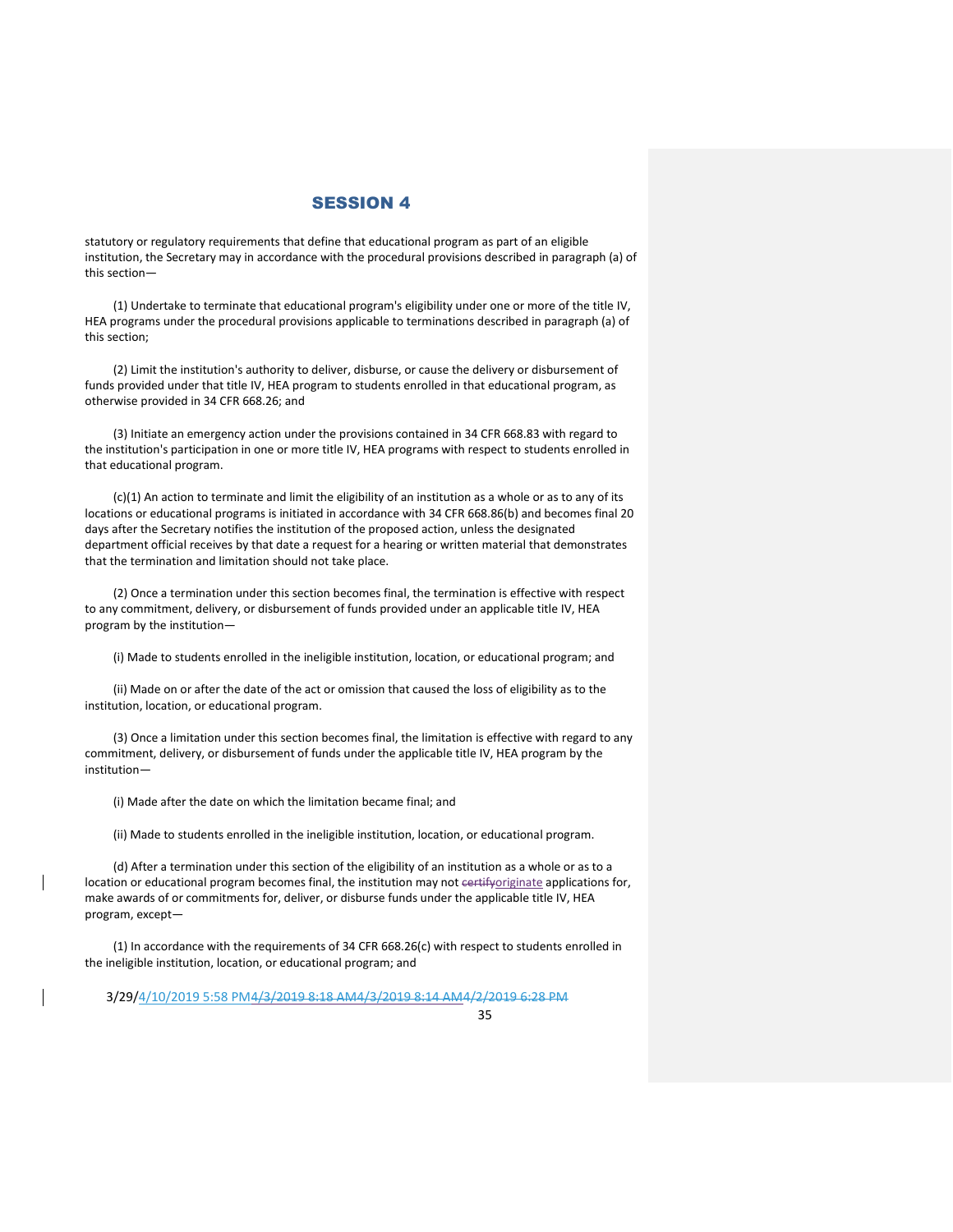(2) After satisfaction of any additional requirements, imposed pursuant to a limitation under paragraph (a)(2) of this section, which may include the following:

(i) Completion of the actions required by 34 CFR 668.26(a) and (b).

(ii) Demonstration that the institution has made satisfactory arrangements for the completion of actions required by 34 CFR 668.26(a) and (b).

(iii) Securing the confirmation of a third party selected by the Secretary that the proposed disbursements or delivery of title IV, HEA program funds meet the requirements of the applicable program.

(iv) Using institutional funds to make disbursements permitted under this paragraph and seeking reimbursement from the Secretary for those disbursements.

(e) If the Secretary undertakes to terminate the eligibility of an institution, location, or program under paragraphs (a) and (b) of this section:

(1) If the basis for the loss of eligibility is the loss of accreditation or preaccreditation, the sole issue is whether the institution, location, or program has the requisite accreditation or preaccreditation. The presiding official has no authority to consider challenges to the action of the accrediting agency.

(2) If the basis for the loss of eligibility is the loss of legal authorization, the sole issue is whether the institution, location, or program has the requisite legal authorization. The presiding official has no authority to consider challenges to the action of a State agency in removing the legal authorization.

(3) If the basis for the loss of eligibility of a foreign graduate medical school is one or more annual pass rates on the U.S. Medical Licensing Examination below the threshold required in §600.55(f)(1)(ii), the sole issue is whether one or more of the foreign medical school's pass rate or rates for the preceding calendar year fell below that threshold. For a foreign graduate medical school that opted to have the Educational Commission for Foreign Medical Graduates (ECFMG) calculate and provide the pass rates directly to the Secretary for the preceding calendar year as permitted under §600.55(d)(2) in lieu of the foreign graduate medical school providing pass rate data to the Secretary under §600.55(d)(1)(iii), the ECFMG's calculations of the school's rates are conclusive; and the presiding official has no authority to consider challenges to the computation of the rate or rates by the ECFMG.

(Authority: 20 U.S.C. 1088, 1091, 1094, 1099a-3, and 1141)

[59 FR 22336, Apr. 29, 1994, as amended at 63 FR 40623, July 29, 1998; 75 FR 67193, Nov. 1, 2010]

#### §600.51 Purpose and scope.

#### §600.52 Definitions.

The following definitions apply to this subpart E: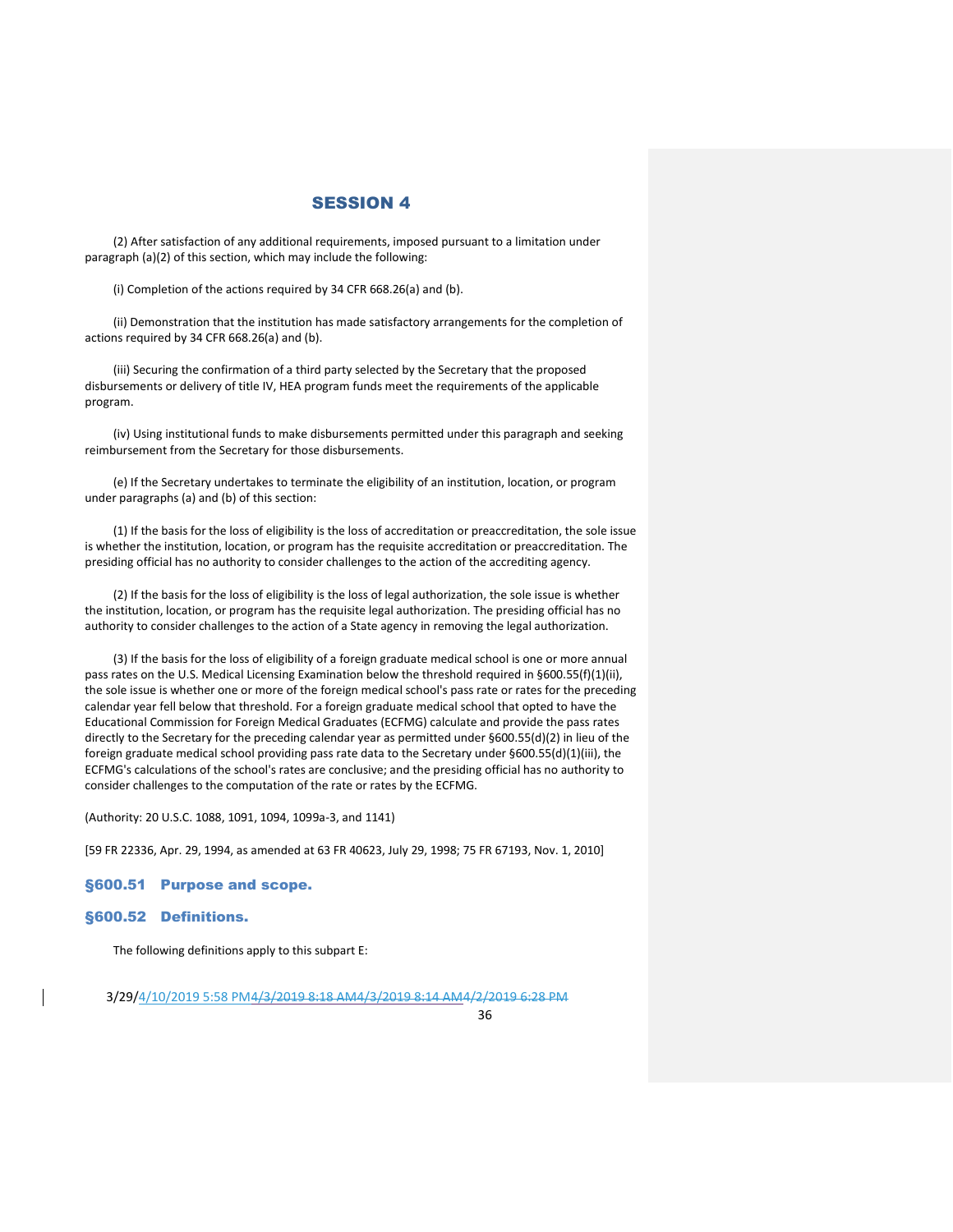*Associate degree school of nursing:* A school that provides primarily or exclusively a two-year program of postsecondary education in professional nursing leading to a degree equivalent to an associate degree in the United States.

*Clinical training:* The portion of a graduate medical education program that counts as a clinical clerkship for purposes of medical licensure comprising core, required clinical rotation, and not required clinical rotation.

*Collegiate school of nursing:* A school that provides primarily or exclusively a minimum of a twoyear program of postsecondary education in professional nursing leading to a degree equivalent to a bachelor of arts, bachelor of science, or bachelor of nursing in the United States, or to a degree equivalent to a graduate degree in nursing in the United States, and including advanced training related to the program of education provided by the school.

*Diploma school of nursing:* A school affiliated with a hospital or university, or an independent school, which provides primarily or exclusively a two-year program of postsecondary education in professional nursing leading to the equivalent of a diploma in the United States or to equivalent indicia that the program has been satisfactorily completed.

*Foreign graduate medical school:* A foreign institution (or, for a foreign institution that is a university, a component of that foreign institution) having as its sole mission providing an educational program that leads to a degree of medical doctor, doctor of osteopathic medicine, or the equivalent. A reference in these regulations to a foreign graduate medical school as "freestanding" pertains solely to those schools that qualify by themselves as foreign institutions and not to schools that are components of universities that qualify as foreign institutions.

#### *Foreign institution:*

(1) For the purposes of students who receive title IV aid, an institution that—

(i) Is not located in a State;

(ii) Except as provided with respect to clinical training offered under §600.55(h)(1), §600.56(b), or  $$600.57(a)(2)$  —

#### (A) Has no U.S. location;

(B) Has no written arrangements, within the meaning of §668.5, with institutions or organizations located in the United States for students enrolling at the foreign institution to take courses fromfor those institutions or organizations to provide a portion of an eligible program, as defined under §668.8, except for written arrangements for no more than 25 percent of the courses required by the program to be provided by eligible institutions located in the United States;

(C) Does not permit students to enrollcomplete an eligible program by enrolling in any coursecourses offered by the foreign institution in the United States, including, except that it may permit students to complete up to 25 percent of the program by enrolling in coursework, research, work, internship, externship, or special studies within the United States, except that independent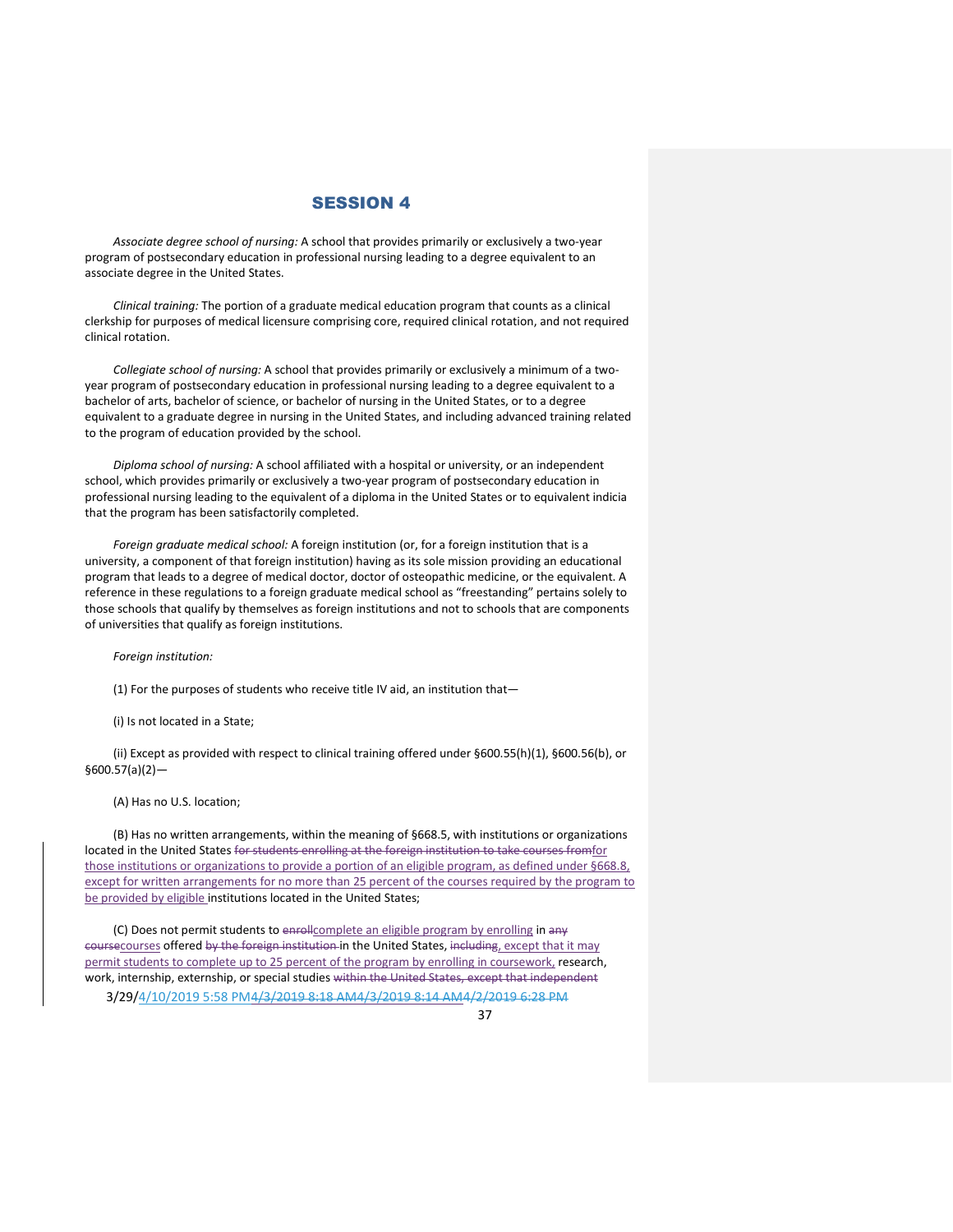research done by an individual student in the United States for not more than one academic year is permitted, if it is conducted during the dissertation phase of offered by an doctoral program under the guidance of faculty, and the research can only be performed in a facilityeligible institution in the United States;

(iii) Is legally authorized by the education ministry, council, or equivalent agency of the country in which the institution is located to provide an educational program beyond the secondary education level; and

(iv) Awards degrees, certificates, or other recognized educational credentials in accordance with §600.54(e) that are officially recognized by the country in which the institution is located; or

(2) Notwithstanding paragraph (1)(ii)(C) of this definition, independent research done by an individual student in the United States for not more than one academic year is permitted, if it is conducted during the dissertation phase of a doctoral program under the guidance of faculty, and the research can only be performed in a facility in the United States.

(3) If the educational enterprise enrolls students both within a State and outside a State, and the number of students who would be eligible to receive title IV, HEA program funds attending locations outside a State is at least twice the number of students enrolled within a State, the locations outside a State must apply to participate as one or more foreign institutions and must meet all requirements of paragraph (1) of this definition, and the other requirements of this part. For the purposes of this paragraph, an educational enterprise consists of two or more locations offering all or part of an educational program that are directly or indirectly under common ownership.

*Foreign nursing school:* A foreign institution (or, for a foreign institution that is a university, a component of that foreign institution) that is an associate degree school of nursing, a collegiate school of nursing, or a diploma school of nursing. A reference in these regulations to a foreign nursing school as "freestanding" pertains solely to those schools that qualify by themselves as foreign institutions and not to schools that are components of universities that qualify as foreign institutions.

*Foreign veterinary school:* A foreign institution (or, for a foreign institution that is a university, a component of that foreign institution) having as its sole mission providing an educational program that leads to the degree of doctor of veterinary medicine, or the equivalent. A reference in these regulations to a foreign veterinary school as "freestanding" pertains solely to those schools that qualify by themselves as foreign institutions and not to schools that are components of universities that qualify as foreign institutions.

*National Committee on Foreign Medical Education and Accreditation (NCFMEA):* The operational committee of medical experts established by the Secretary to determine whether the medical school accrediting standards used in other countries are comparable to those applied to medical schools in the United States, for purposes of evaluating the eligibility of accredited foreign graduate medical schools to participate in the title IV, HEA programs.

*Passing score:* The minimum passing score as defined by the Educational Commission for Foreign Medical Graduates (ECFMG), or on the National Council Licensure Examination for Registered Nurses (NCLEX-RN), as applicable.

יזו זו טבער כבשבע קבן *(דינור דברט כבטבן ט*ן דוזורן טבער כמונוסטים אינג אינג טבער כבשבע קבל **קטב**ן <mark>ו</mark>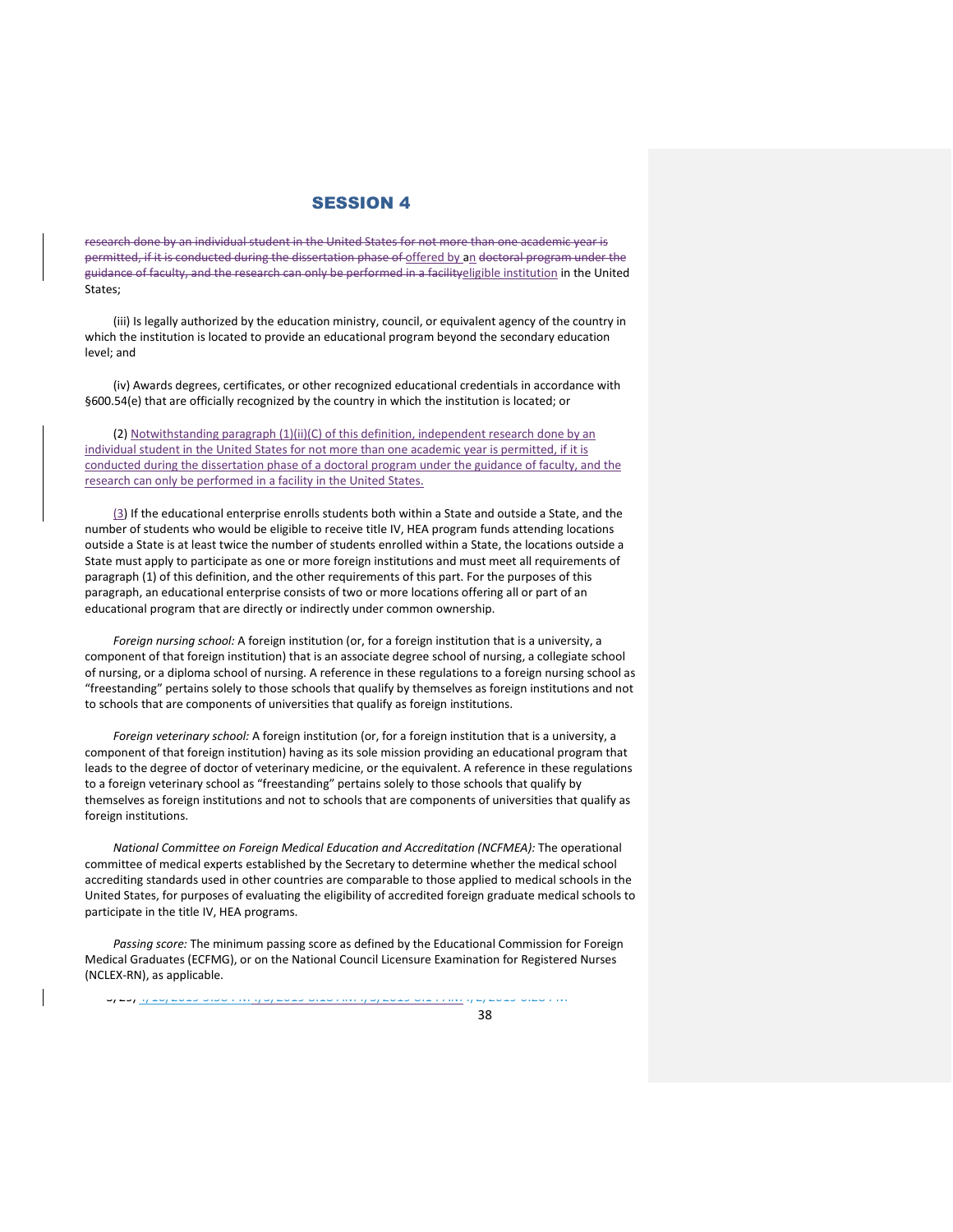*Post-baccalaureate/equivalent medical program:* A program offered by a foreign graduate medical school that requires, as a condition of admission, that its students have already completed their nonmedical undergraduate studies and that consists solely of courses and training leading to employment as a doctor of medicine or doctor of osteopathic medicine.

*Secondary school:* A school that provides secondary education as determined under the laws of the country in which the school is located.

(Authority: 20 U.S.C. 1082, 1088)

[59 FR 22063, Apr. 28, 1994, as amended at 75 FR 67193, Nov. 1, 2010]

§600.53 Requesting an eligibility determination.

## §600.54 Criteria for determining whether a foreign institution is eligible to apply to participate in the Direct Loan Program.

#### \*\*\*

(c)<sup>(1)</sup> Notwithstanding §668.5, written arrangements between an eligible foreign institution and an ineligible entity are limited to those under which –

(i) The ineligible entity is an institution that meets the requirements of the definition of a foreign institution under paragraphs (1)(iii) and (iv) of that definition in §600.52; and

(ii) The ineligible foreign institution provides 25 percent or less of the educational program. an eligible foreign institution may not enter into a written arrangement under which an ineligible institution or organization provides any portion of one or more of the eligible foreign institution's **programs.** 

 $(2)$  For the purpose of this paragraph, written arrangements do not include affiliation agreements for the provision of clinical training for foreign medical, veterinary, and nursing schools.